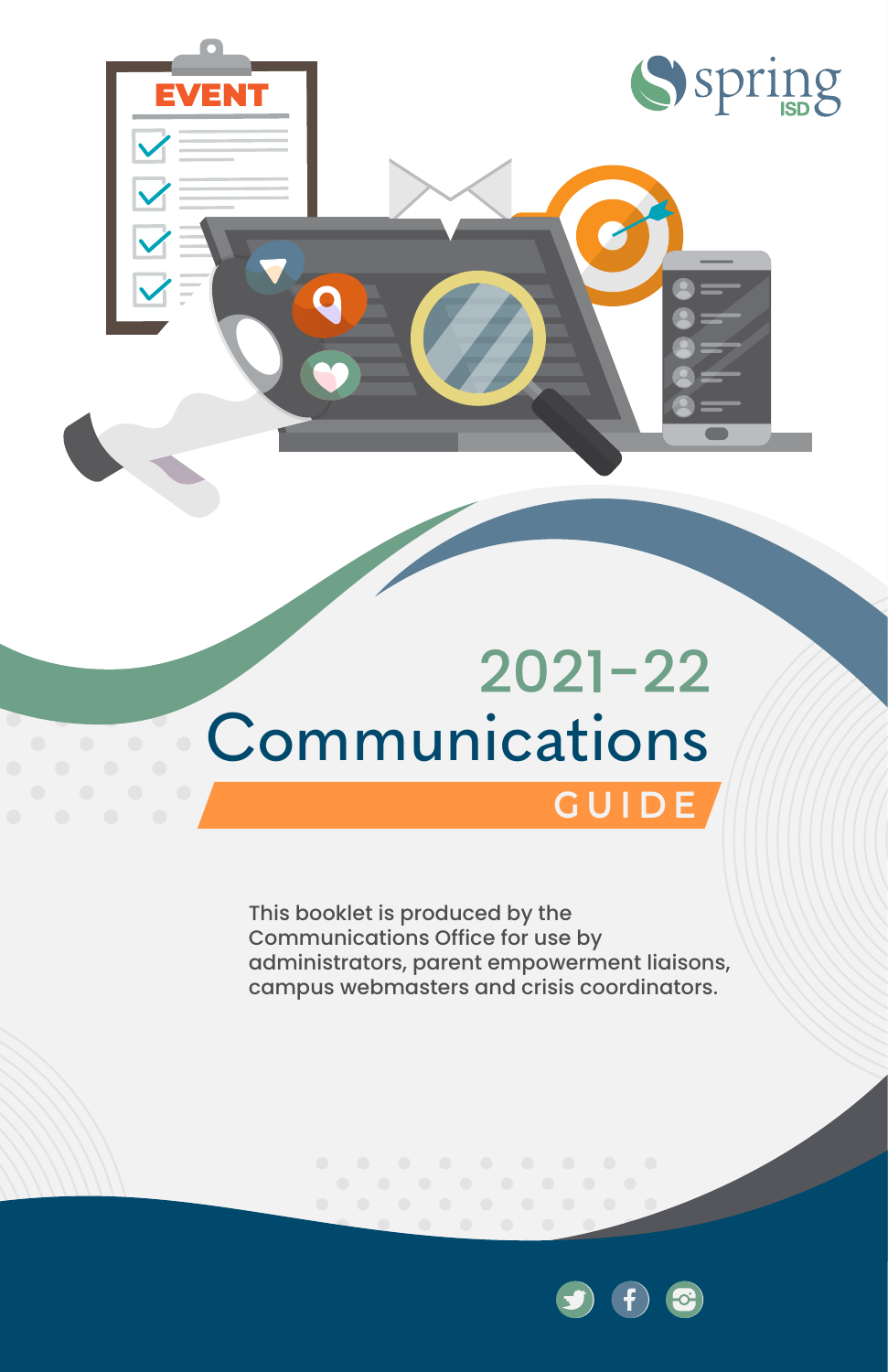# Table of Contents

| Contacts                                            | 3         |
|-----------------------------------------------------|-----------|
| <b>News Media Relations</b>                         | $4-6$     |
| <b>Crisis Communication Steps</b>                   | $7-8$     |
| <b>Campus Webmasters</b>                            | $9 - 11$  |
| Criteria for Campus Websites                        |           |
| Web Design for Campus Websites                      |           |
| <b>Submitting News/Points of Pride</b>              | $12 - 13$ |
| <b>Communicating Your Story With Photography</b>    | $14 - 15$ |
| <b>Communicating Your Story With Graphic Design</b> | 16        |
| <b>Communicating Your Story With Video</b>          | 17        |
| <b>Blackboard Mass Notifications</b>                | $18 - 19$ |
| elevate                                             | 20        |
| <b>District Event Protocol</b>                      | 21-23     |
| Performances at District Events                     |           |
| <b>Major District Events Guidelines</b>             |           |
| <b>Print Program Protocol</b>                       |           |
| <b>Smore Newsletters</b>                            | 24        |
| <b>Social Media Guidelines</b>                      | $25 - 26$ |
| <b>Notes</b>                                        | 27        |
|                                                     |           |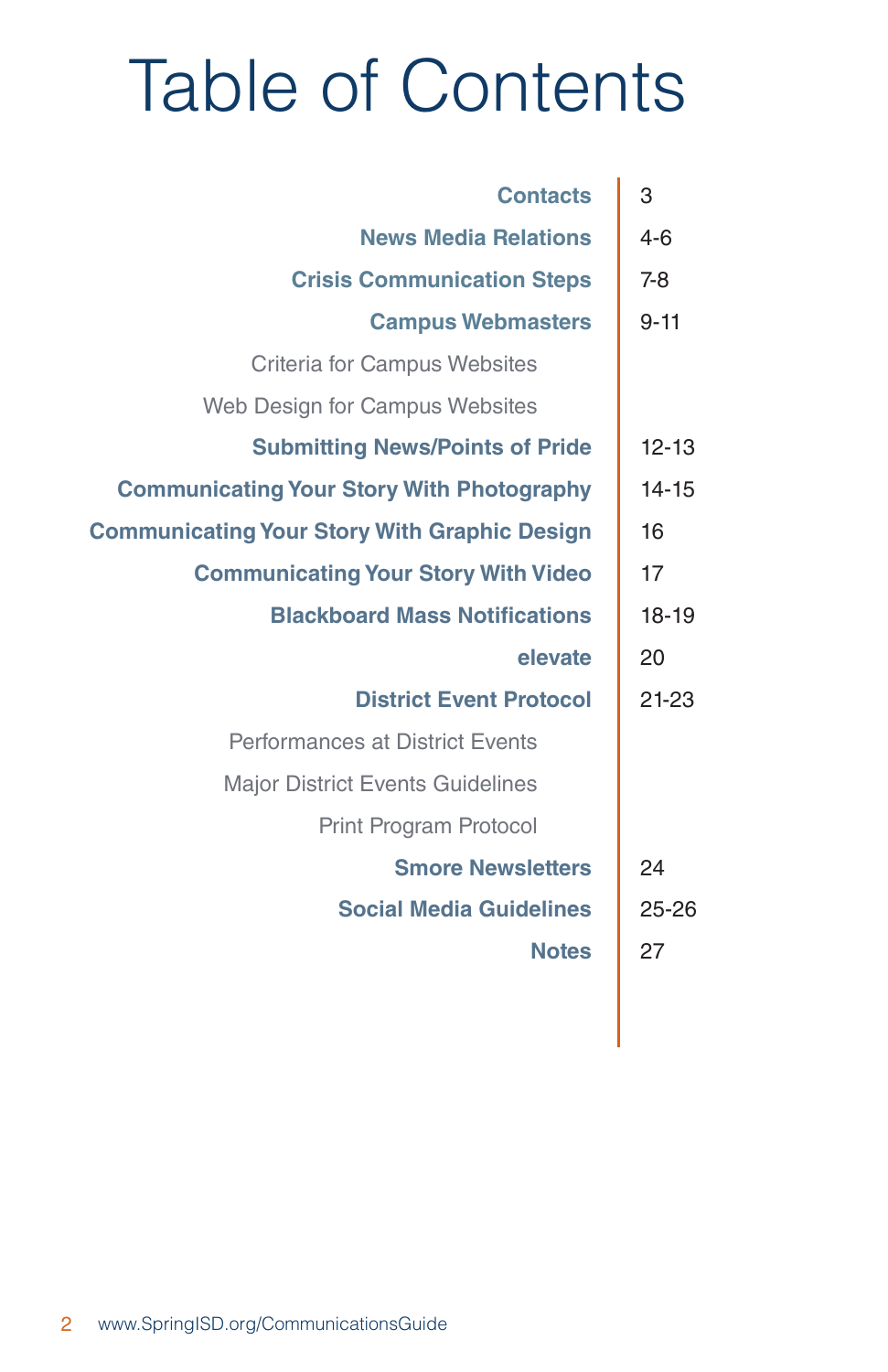## **Contacts**

#### **Office of Communications**

| 713-876-2561 (Cell) |
|---------------------|
|                     |

#### **Communications Department**

The Office of Communications' responsibilities include preparation and distribution of district communications, including media relations, the district website, print publications and automated messaging. The department is your connection between your school and the news media, and will prepare and distribute all district-related news releases and photographs to the news media and on the district's website at **www.springisd.org.**

|                                                                     | 979-777-9939 (Cell) |
|---------------------------------------------------------------------|---------------------|
|                                                                     |                     |
| Kristen Cobb, Communications Director281-891-6021                   |                     |
|                                                                     | 248-996-4535 (Cell) |
| I Jim Wineman, Creative Services Coordinator 281-891-6018           |                     |
|                                                                     |                     |
|                                                                     |                     |
| Michael Esterheld, Communications Specialist281-891-6378            |                     |
| Georgina Garza, Bilingual Graphic Design Specialist 281-891-6108    |                     |
| Andy Nguyen, Graphic Design Specialist281-891-6015                  |                     |
| ■ Nathalie Ramirez, Bilingual Communications Specialist281-891-6708 |                     |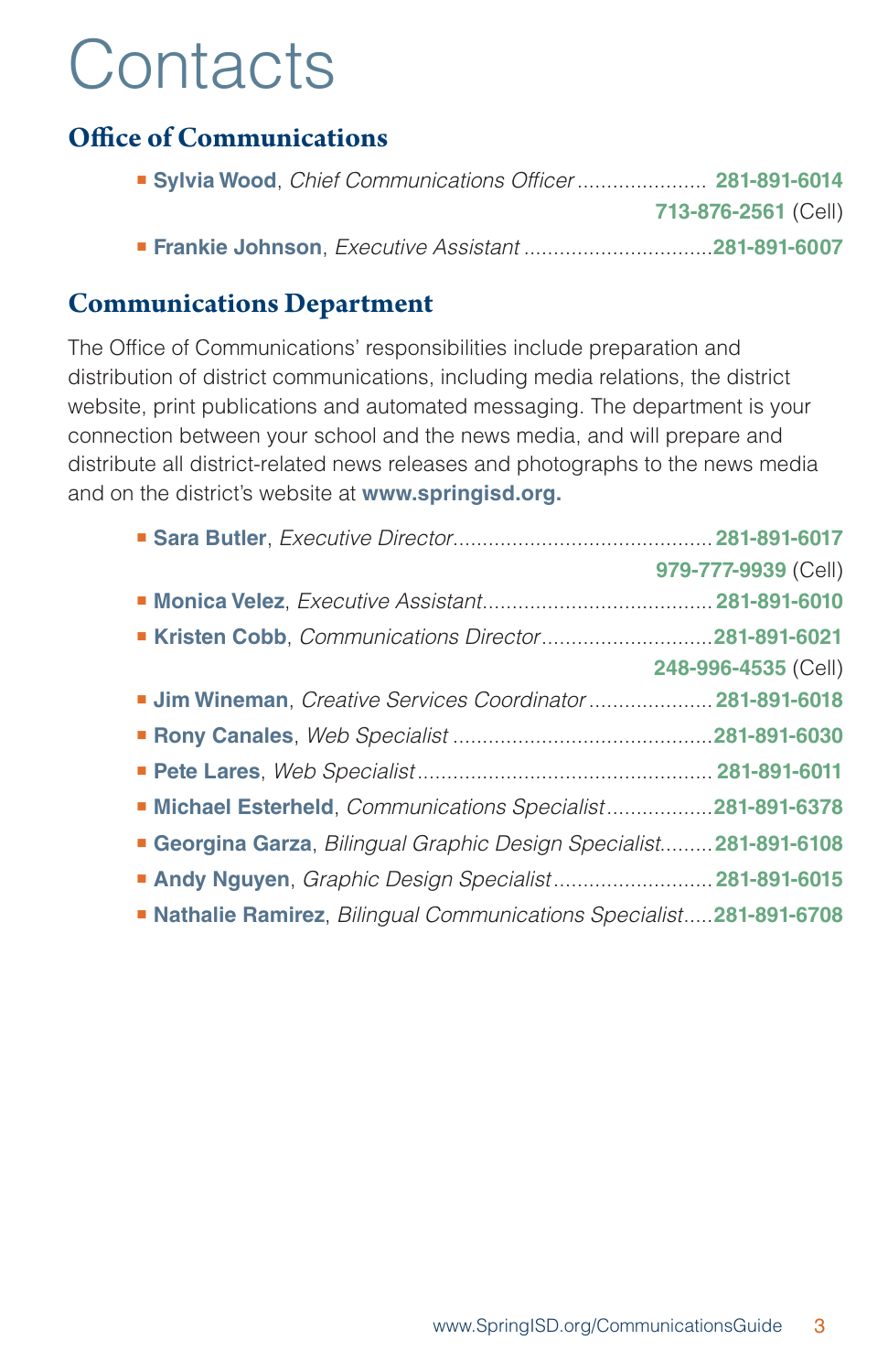# News Media Relations

#### All media calls should be directed to the Communications Office.

#### **Spring ISD and the News Media**

Our first obligation is to ensure that a good instructional day occurs every day in Spring ISD schools.

Public trust and confidence are enhanced when the community knows about and understands school operations and programs. Both the community and the school district benefit when a positive, cooperative attitude is maintained between the school district and the news media.

Spring ISD willingly provides information about programs, projects, school board actions and all items held to be public information and not excluded by the Federal Family Rights and Privacy Act and the State Open Records Law.

The district philosophy is one of cooperation while still protecting students and employees from undue public exposure in cases when that exposure could serve to harm the individual or disrupt the operations of the school. If you have questions regarding public information, call the Spring ISD Communications Office.

#### **Staff/Media Procedures**

Throughout the year, campuses and departments have various events and activities where media coverage is requested. The Communications Office is responsible for coordinating media coverage for our district and schools. All requests for media must be submitted, in advance, to the Communications Office. The Director of Communications will contact the media to arrange for coverage.

#### *NO CAMPUS/DEPARTMENT PERSONNEL SHOULD CONTACT THE MEDIA DIRECTLY.*

News releases and/or media advisories are prepared regarding events submitted to the Communications Office. These are sent to area media for their consideration. Media are asked to let us know ahead of time if they will be able to attend the scheduled event. The Communications Office will then contact the designated school/department to let them know to expect media presence.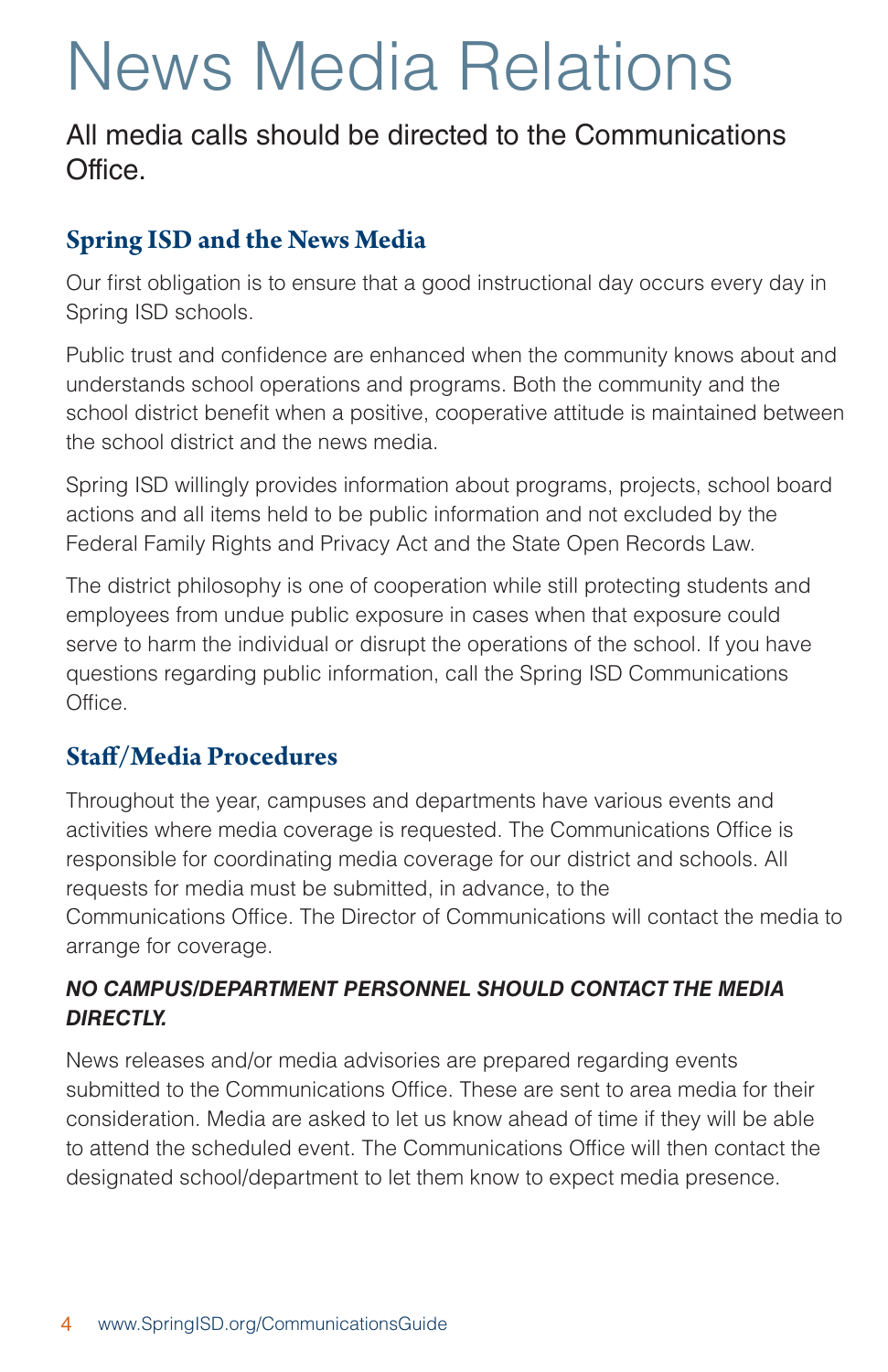#### *MEDIA MUST HAVE THE DISTRICT'S CONSENT TO BE ON SPRING ISD PROPERTY.*

Media do not need permission to be in public areas, such as across the street from campuses.

The Communications Office will contact campuses if the media are requesting admittance, and arrangements will be made accordingly. In most situations, a staff member from the Communications Office will escort media on Spring ISD property.

#### **Employees and the Media**

If a media representative contacts a Spring ISD employee about a school-related issue, the employee should politely and simply inform the media representative that all media requests must be submitted to the Spring ISD Communications Office at **281-891-6009**. The employee should then immediately contact the Communications Office and provide any information they have about the request, such as the name of the person representing the media, the reason for the call, and a contact number.

#### **How to Request Coverage**

Outside media coverage is arranged on an event-by-event basis. To request coverage, please submit your request and information via Send Us News, an online submission form located at www.springisd.org on the Departments menu.

When submissions are made via Send Us News, a notification is sent immediately to Communications staff. The submission is placed on the department's news calendar for planning purposes and posted immediately on the district website calendar when appropriate.

Please remember that before a student may be photographed or interviewed, it will need to be verified with the school registrar whether the student has an objection to publicity in e-school.

#### **Submitting Information**

If Communications staff are unable to attend a campus event, we ask campuses to send pictures and information about the event to the Communications Office. In addition, please remember to post your event information on your school website and social media.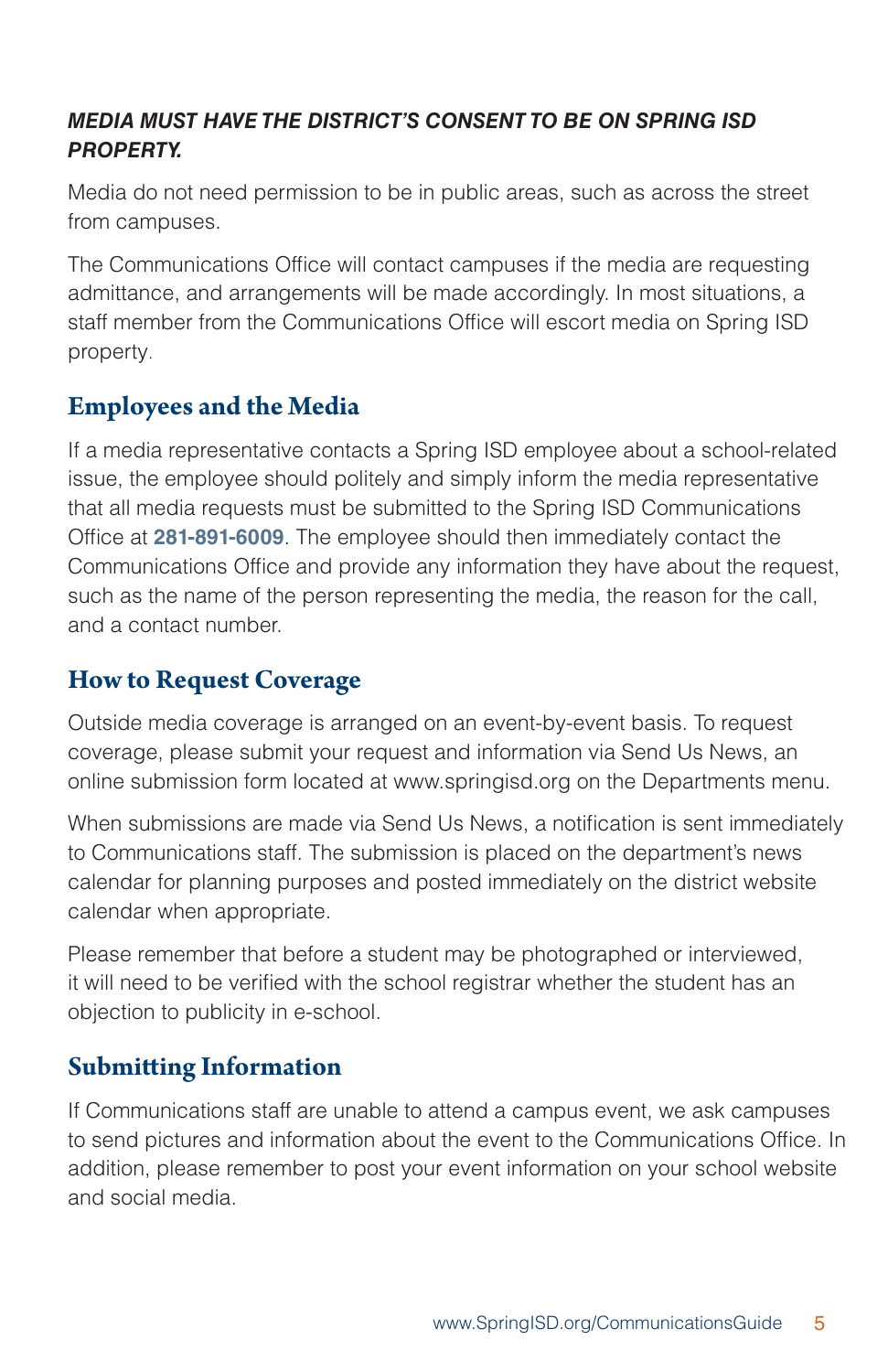#### **Media Interviews**

The Communications Office will coordinate all media interviews and work with departments and campuses to identify the appropriate representatives to be interviewed. Communications will work with the interviewees in advance to prepare them for the interview. Print and online media often request phone interviews, and broadcast media will want to capture the interview on camera.

*Never speculate. Stick with the facts. Don't discuss other schools or districts. There is no such thing as off the record. The microphone is always on!*

#### **Contact Information**

Kristen Cobb, Communications Director kcobb12@springisd.org 281-891-6021 (Office) 248-996-4535 (Cell)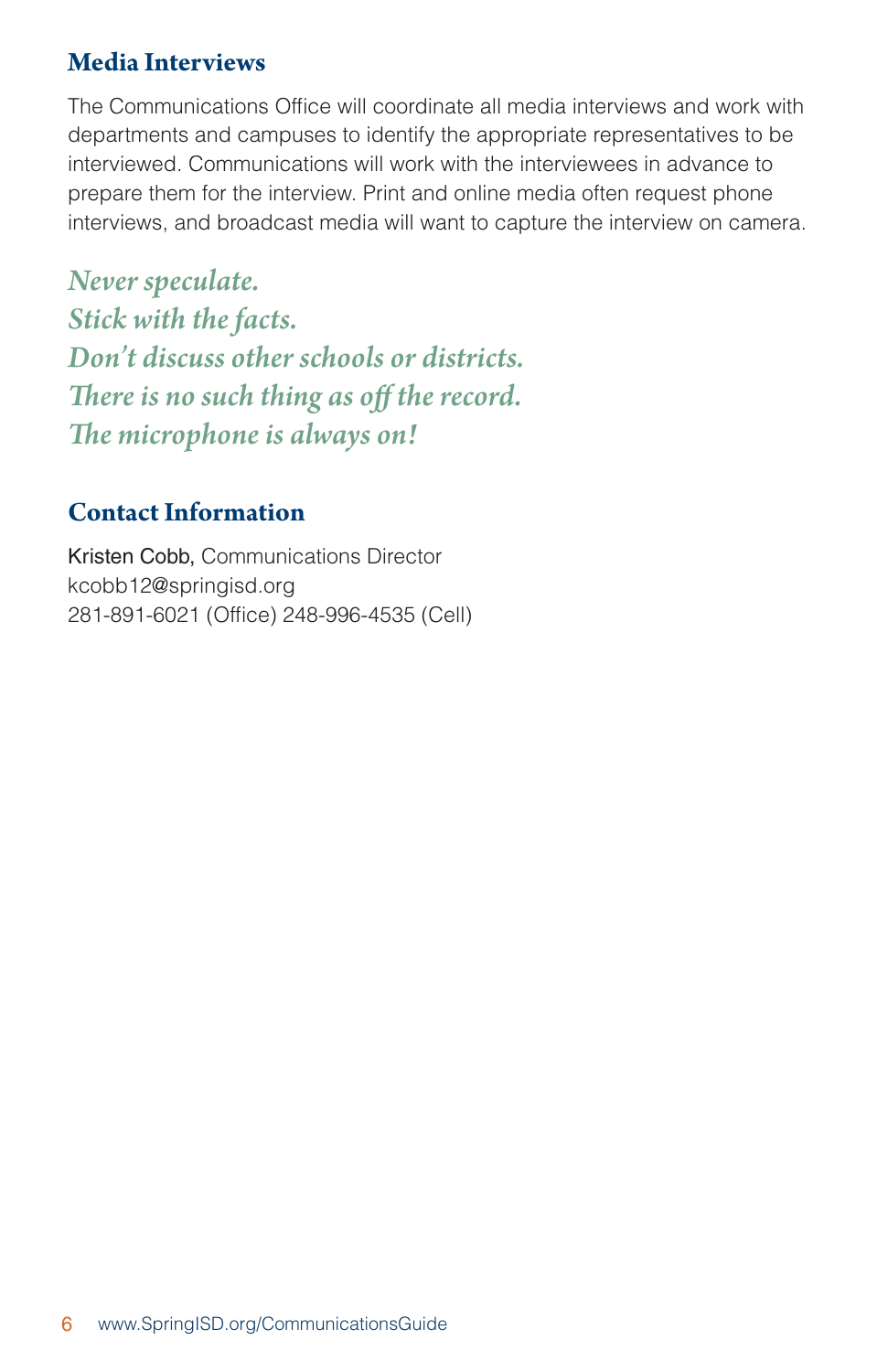# Crisis Communication **Steps**

#### **When an emergency occurs:**

- 1. Call the appropriate administrator (Campuses should call their assistant superintendent.)
- 2. Call the Communications Office. The principal is responsible for the care of students and staff at the location. After safety has been established, the maintenance of public trust and confidence is of prime importance. That is best done by effective communication through the Communications Office. Please provide accurate and objective details to the Communications Office at the earliest possible time.
- 3. The Chief Communications Officer, Executive Director of Communications or the Director of Communications will serve as district spokespersons during an emergency or crisis situation.

#### **Communications Checklist**

Chief Communications Officer activates division calling tree and supervises the response. Below are the typical steps taken:

#### **Communications Executive Director and/or Director:**

- 1. Prepare a parent communique and media statement based on facts received from the Incident Commander (Coordinate with other agencies' communications offices when applicable. Example – Sheriff's Dept.)
- 2. Coordinate with Spring ISD Police Department on response to clarify issue
- 3. Distribute Parent Communique and Media Statement to:
	- a. Board of Trustees, Superintendent, Cabinet and Principals, Asst. Superintendents, front desk receptionist.
- 4. Distribute communique to parents and staff via:
	- a. Automated phone/email (by campus principal when possible; if not, Communications will send messages in English and Spanish)
	- b. District and campus website, if necessary
	- c. Social media, if appropriate
	- d. Printed letter or backpack mail when applicable
	- e. Respond to Media
	- f. Update information as it becomes available and continue to communicate to designated audiences.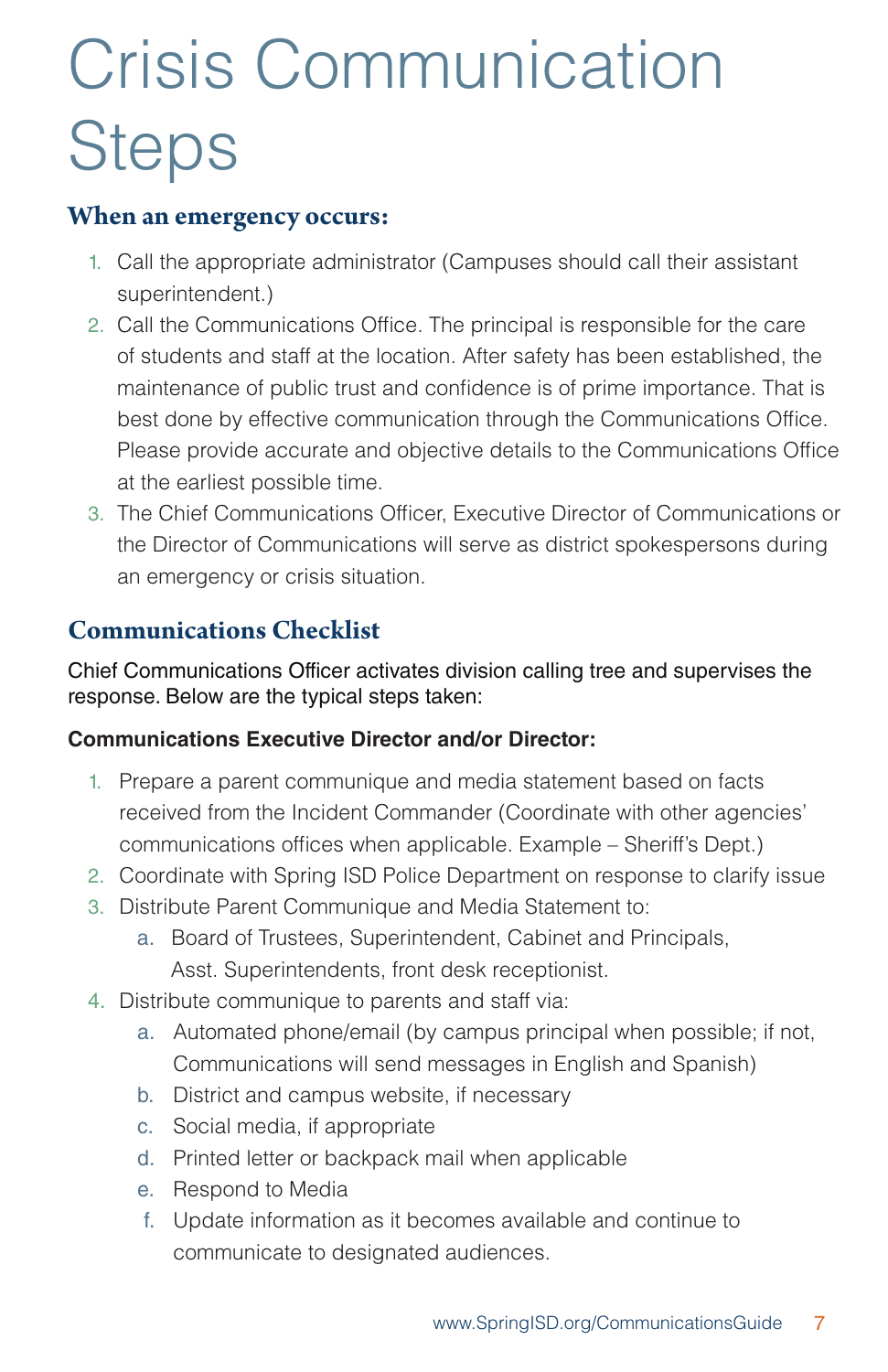#### **Communications Director:**

- 1. Organize press conferences
- 2. Monitor news coverage

#### **Contact Information**

Sylvia Wood, Chief Communications Officer swood1@springisd.org 281-891-6014 (Office) 713-876-2561 (Cell)

Sara Butler, Executive Director sbutle2@springisd.org 281-891-6017 (Office) 979-777-9939 (Cell)

Kristen Cobb, Communications Director kcobb12@springisd.org 281-891-6021 (Office) 248-996-4535 (Cell)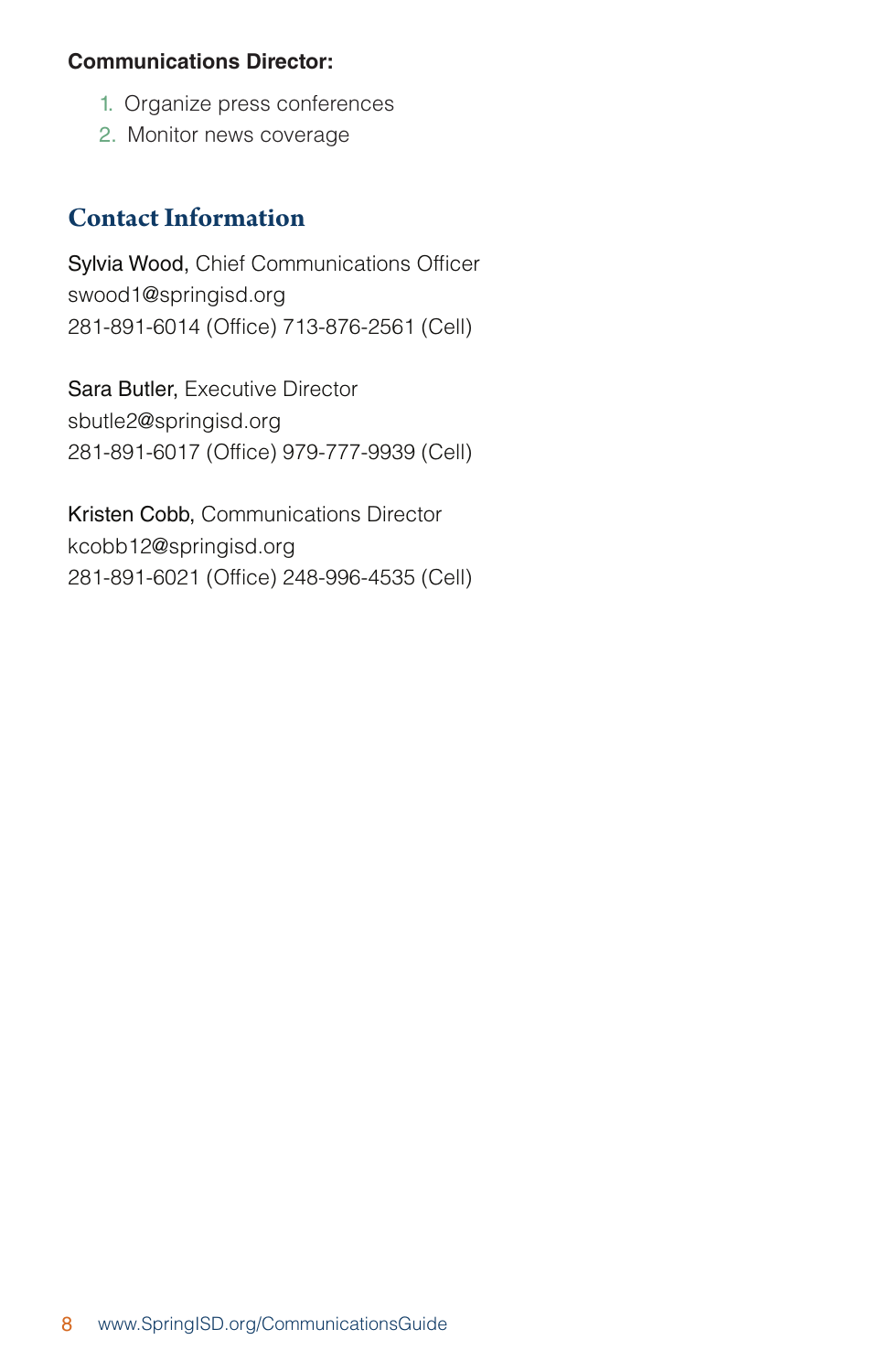# Campus Webmasters

Campus webmasters are appointed by campus principals to maintain the campus website. The basic design format of each campus website is predetermined by the Communications Office, but campuses have some flexibility in terms of the website navigation menu and the arrangement of information on the campus home page and other campus web pages. The district Web Specialist will serve as a resource and will train and assist campus webmasters.

#### **The responsibilities of the campus webmaster include:**

- � Attend four campus webmaster meetings annually (five meetings if you are a new webmaster) to get updates and best practices.
- **•** Update the campus homepage news and announcements section with current news weekly. Post required district information, including reports and notifications as necessary.
- **•** Update the campus calendar, or make sure that someone on the campus is updating the campus calendar, with all campus-level events weekly.
- **Update the campus homepage with current campus accolades and** accomplishments. New content should be added two times per month at a minimum.
- **Manage and maintain all campus-level users and pages hosted by** Schoolwires, including communicating best practices for editing and updating sites, scheduling and leading web content training sessions for campus staff as necessary.
- Serve as the liaison between the school and the Office of Communications as it relates to website updates and requirements.

### Criteria for Campus Websites

#### **Campus Website Information**

#### **The following items are required to be current on your campus website:**

- **•** Contact Information Address, Phone, Fax should be in the website footer.
- Calendar Information Keep all dates and times up to date.
- School Supply List
- **Registration Requirements**
- Campus Improvement Plan
- **TAPR Reports**
- School Report Cards
- Federal Report Cards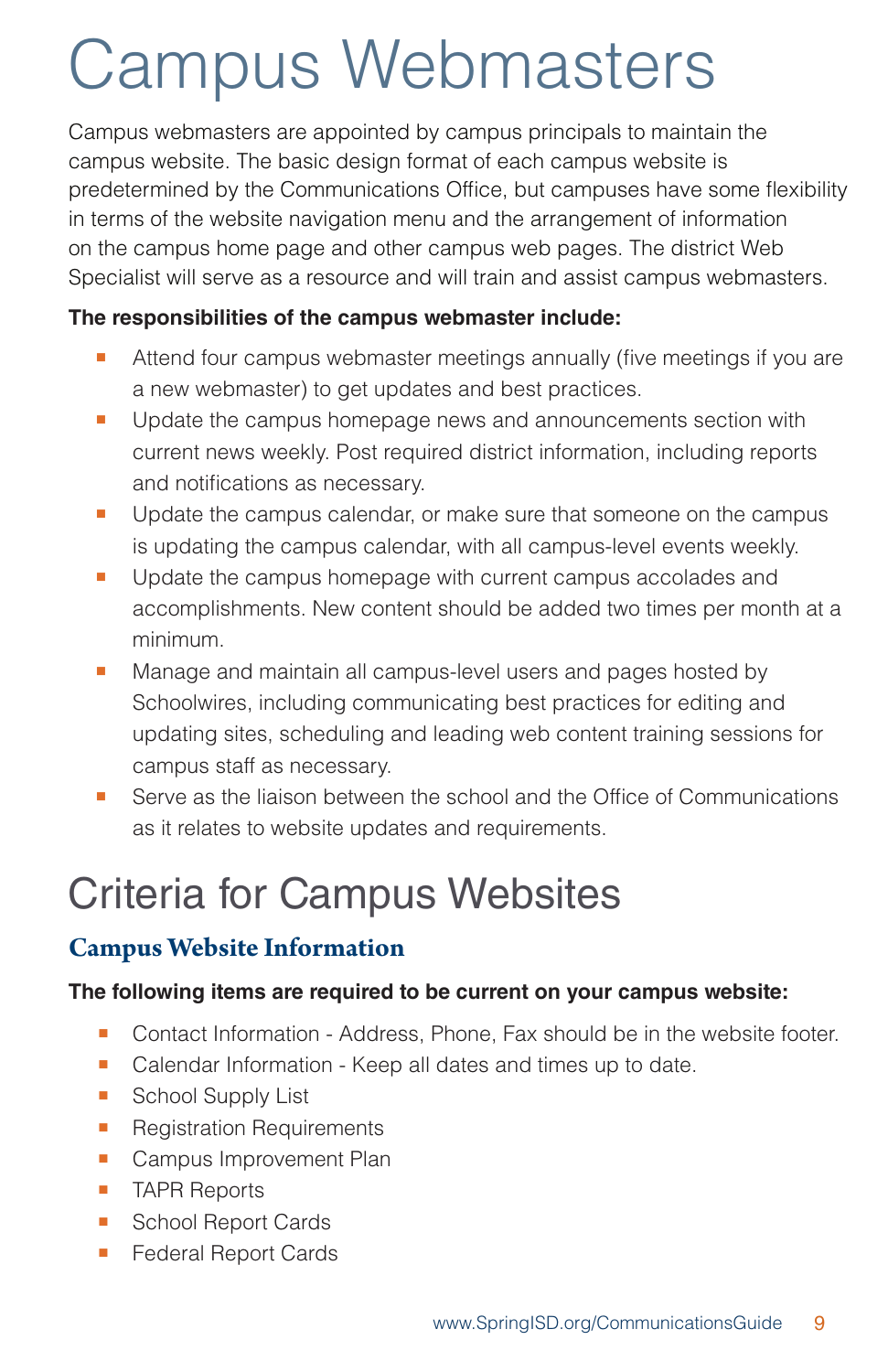#### **Other information that should be on your campus website includes:**

- Namesake information
- $\blacksquare$  PTO (if any)
- Bell / Lunch schedule
- **•** Visitor information
- **Mission statement, vision, beliefs, etc. (if any)**
- School mascot, song and mottos (if any)
- **•** Immunization information

#### **Student Privacy**

Always verify whether a student has an objection to publicity in e-school before posting a name or photo on the campus website. Do not release a student's information, which includes, name, photo and work if they have an objection. If you have any doubts, call the parent/guardian.

## Web Design for Campus Websites

#### **Maintain the style that has been preset for your website**

The web page template and base styles (colors, fonts, links) are defined for you. While custom styles can be applied in the editor, we recommend these changes be kept to a minimum so your web pages look consistent throughout your campus website. Use no more than three fonts and no more than three font colors on a web page.

#### **Edit photos and graphics**

We recommend that photos and graphics used on campus websites be resized and/or edited before uploading into Schoolwires.

#### **Keep your web page professional**

Animation and sound that is not essential to convey the message on the web page should be omitted.

Music and sound should not be "on" by default; give the web page user the choice whether to turn it "on." Gratuitous animation (e.g., animated GIFs) is unprofessional looking, visually distracting and potentially dangerous. Blinking or flickering graphics at certain frequencies can be triggers for those susceptible to seizures.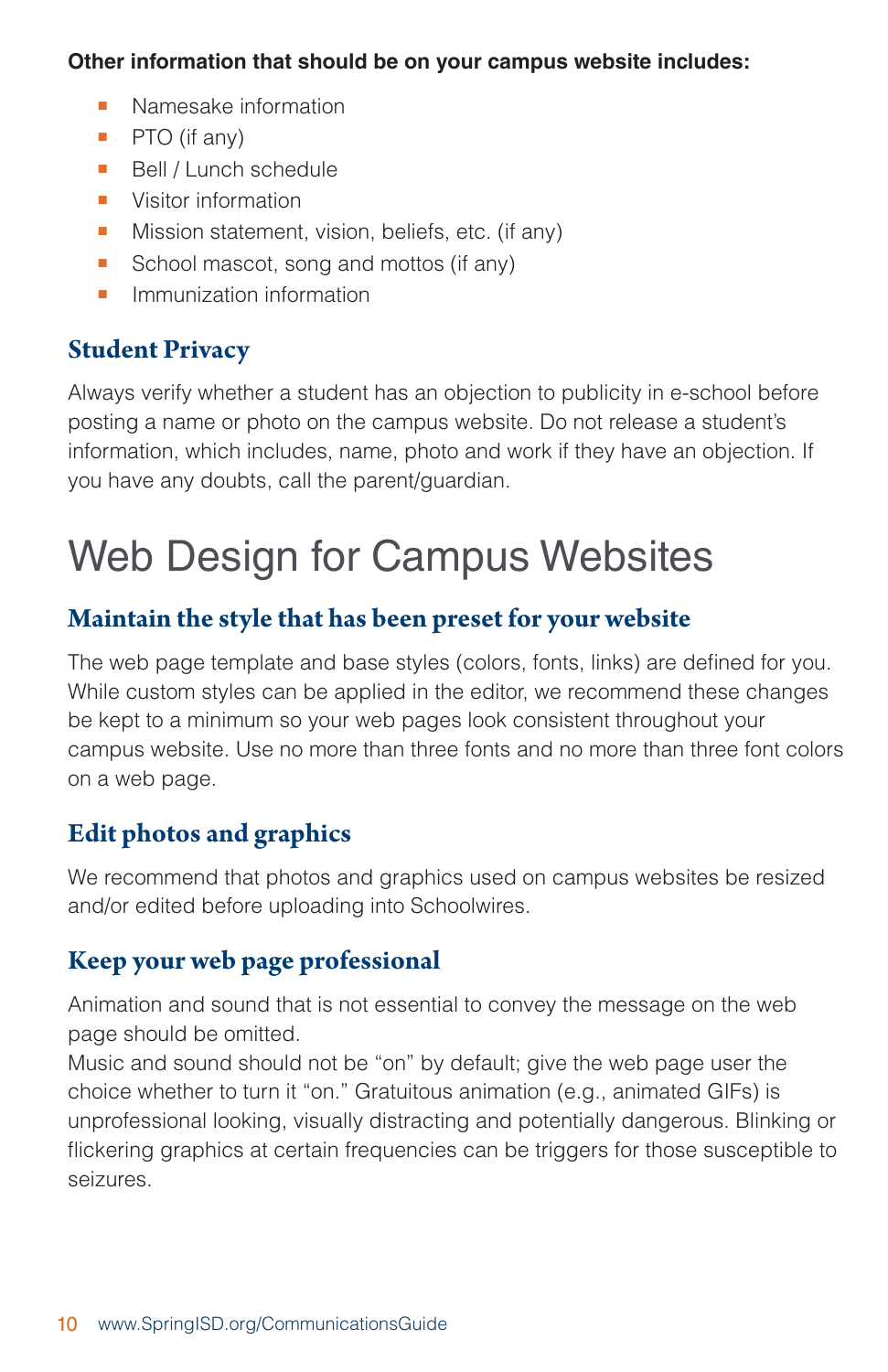*Organize your categories so that menus can be limited to one line only. Use space wisely. Get the most impact with your photos.*

#### **Contact Information**

Pete Lares, Web Specialist plares@springisd.org 281-891-6011

Rony Canales, Web Specialist rcanales@springisd.org 281-891-6030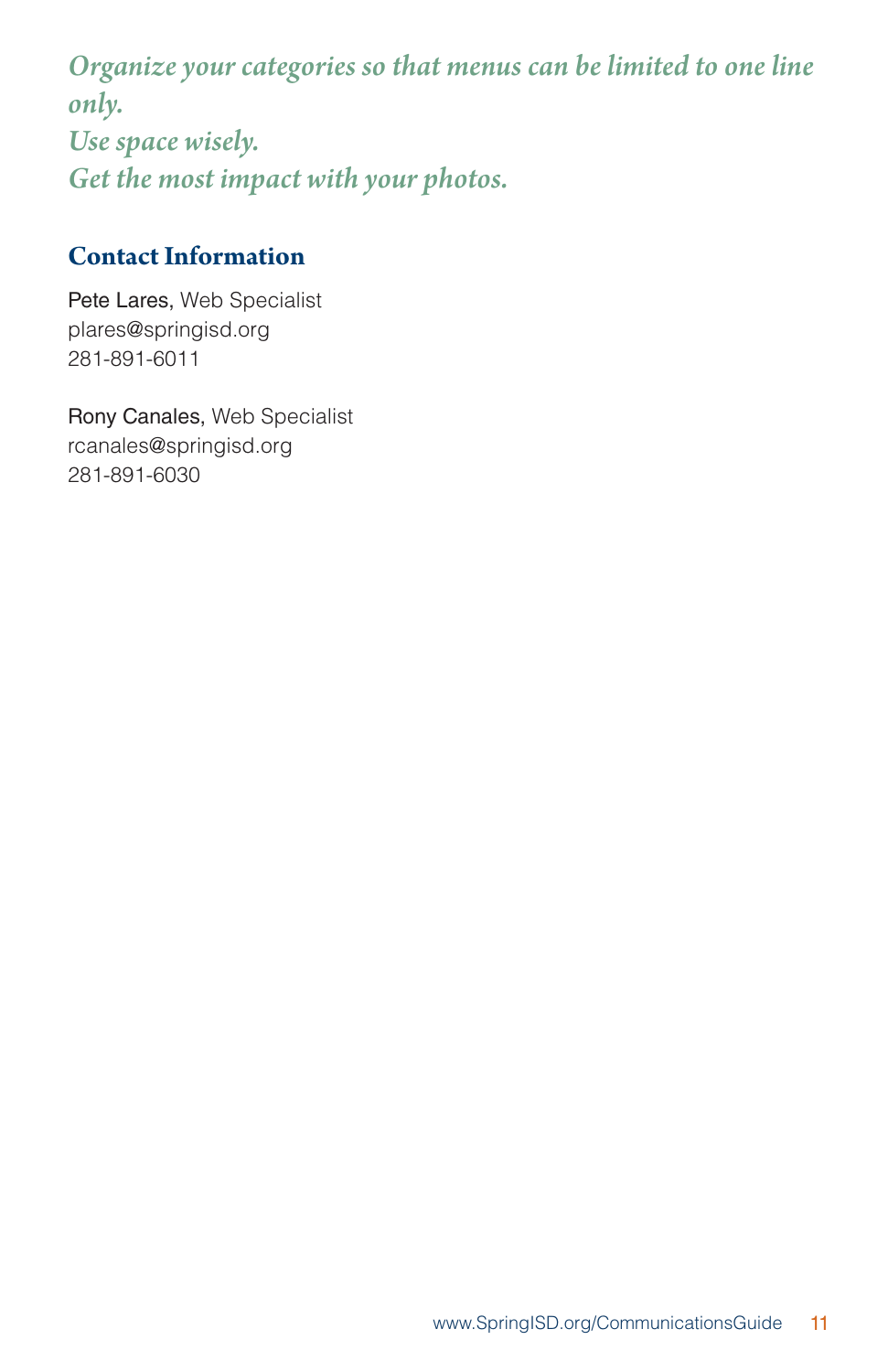# Submitting News/Points of Pride

#### **News Releases**

A news release is how various news media gather information about your school, such as awards and upcoming events. It is important that certain pieces of information be provided to increase the probability that your information will be used appropriately.

For the release to be timely, please send information to the Communications Office at least two weeks in advance. (Three weeks is even better.)

#### **Send Us News Link**

It is easy to submit news electronically to the Communications Office. Go to the Spring ISD homepage at www.springisd.org, go to the Departments menu, click on Communications, then click on the **Send Us News** link located in the green bar on the left-hand side of the page. The Send Us News link is also located on the Staff Intranet under Board Recognitions, and in the myspringisd.org portal on the Employee tab.

#### **Points of Pride Awards**

Points of Pride awards are presented at Board of Trustees' meetings to students and staff who have earned honors or recognition at the state or national level. When you check the state or national box on the Send Us News form, you will be sent an additional form to fill out for Points of Pride recognition.

#### **The following lists will help you prepare to send a news submission:**

#### **Information needed about an upcoming event:**

- Time, date and location.
- Admission charge if applicable. Can tickets be purchased in advance? Where and how?
- Why is the event being held?
- **What will happen at the event?**
- Why would the community be interested in this event?
- The number of years the event has been held.
- **•** Information about the organization sponsoring the event.
- Name, phone number and email address for more information.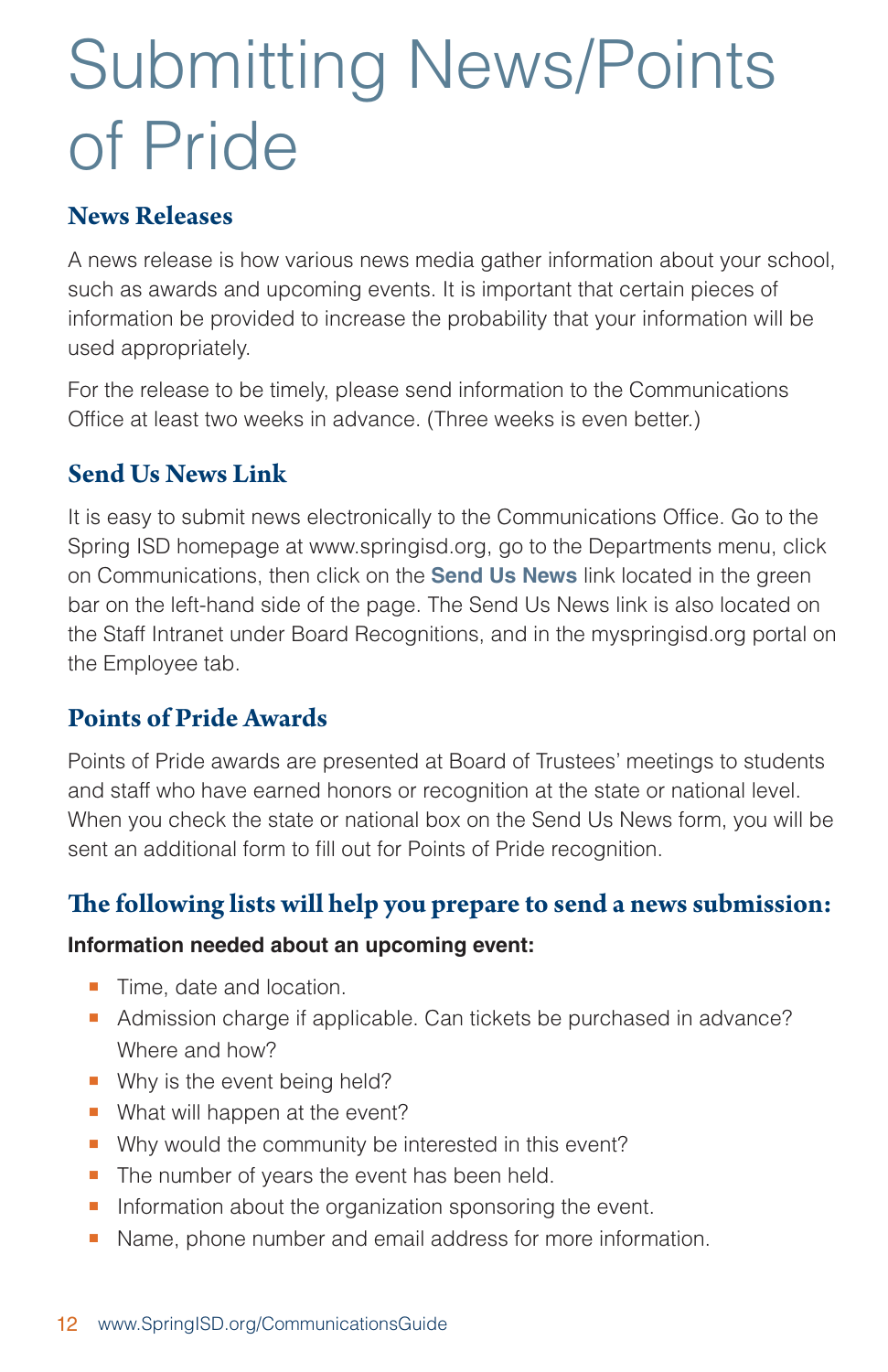#### **Information needed about an award or recognition:**

- **First and last names of students or staff receiving the award. Staff members** must have a first name. Mr. and Mrs. are not used in news stories.
- Titles and/or teaching assignments of staff.
- **Grades of students.**
- The official name of the award.
- Name of organization sponsoring the award.
- Time, date and location of the award presentation.
- Why was the recipient selected for the award or recognition?
- Benefits of receiving the award.
- Name, phone number and email address for more information.

#### **General requirements:**

- **•** Verify whether there are objections to publicity in each student's file.
- **If there's any doubt about publicity, call the parent/guardian.**
- Spell out all acronyms.
- Make sure names are spelled correctly.
- Make sure teachers' first names are also included.
- **•** Include key contacts and their phone numbers and email addresses.

#### **Contact Information**

Michael Esterheld, Communications Specialist mesterhe@springisd.org 281-891-6378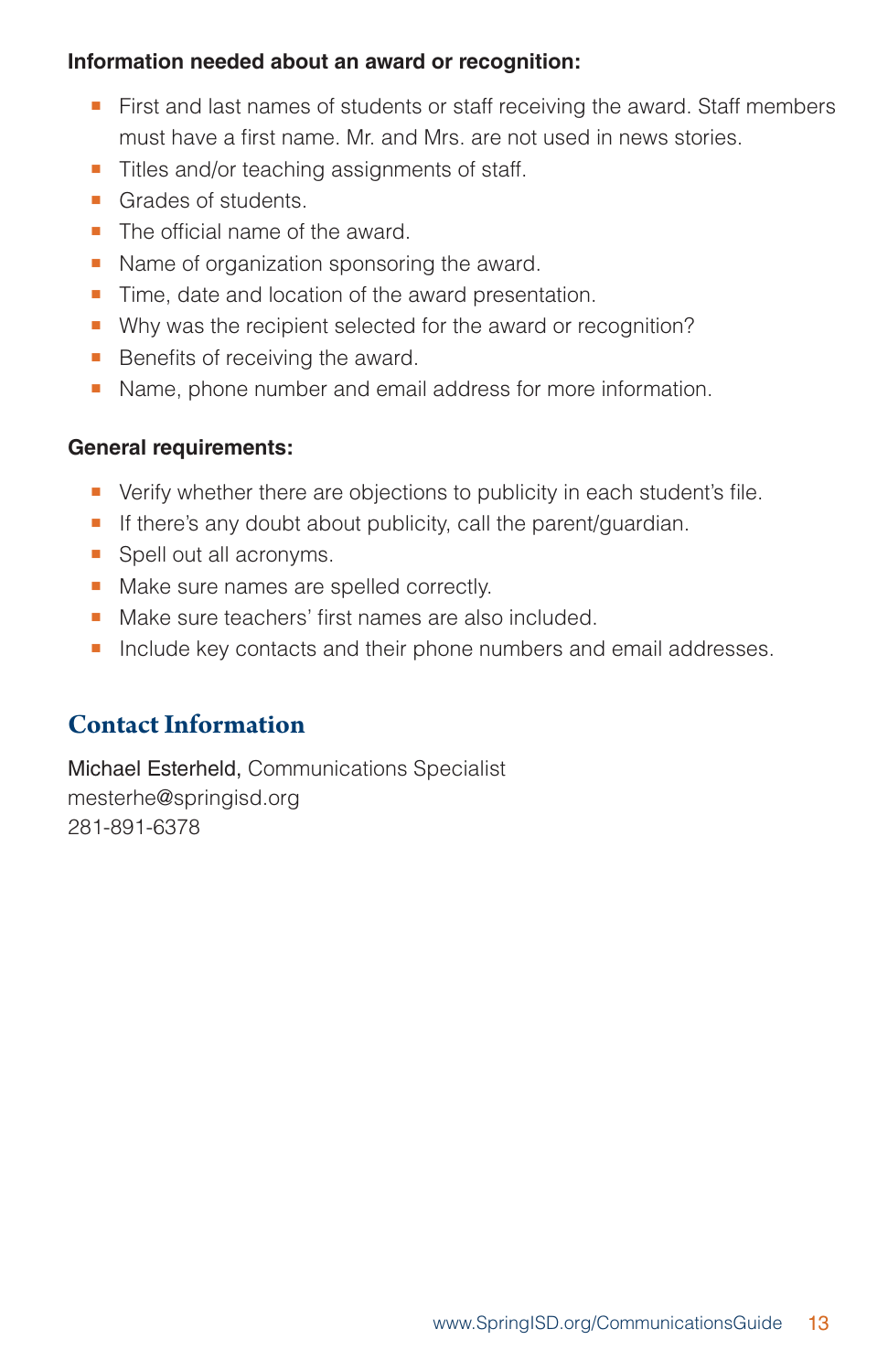# Communicating Your Story '

#### **A Picture is Worth a Thousand Words**

Good photos present your school to the community and help your community visually connect with students and staff.

Notify the Communications Office when you have photo opportunities. Advance notice is best, but a photographer is sometimes available on short notice also.

Your school should have a good digital camera available, and we recommend that each campus take photos whenever events or activities are happening for posting on your campus website and Twitter account. If a district photographer is not available, the campus photos will serve as a backup.

#### **PhotoShelter**

The Communications Office maintains an archive of photos accessible to you for your website, social media or graphic design projects. If you need assistance with location a photo, contact Web Specialist Rony Canales at 281-891-6030. Here are the steps for accessing photos:

- Go to SpringISD.org/photos
- Click on "Galleries" at the top of the page
- **From here, you can navigate the archive folders by date on the left side of** the page. Once you are in a particular folder by year, you can search within that folder by keywords.
- Do not use the keyword search at the top of the main page, as you will be directed to log in.
- Once you locate an image that you would like to download, download the image using "media" password.

#### **Tips for taking your own photos:**

- Verify that the students being photographed do not have an objection to publicity before the photograph is taken.
- **•** Digital photos should be taken at the highest possible resolution. A camera that shoots 5 megapixels or higher is best.
- $\blacksquare$  Save the digital photo as a jpeg.
- Consider photographs of people engaged in activity rather than a more formal group shot.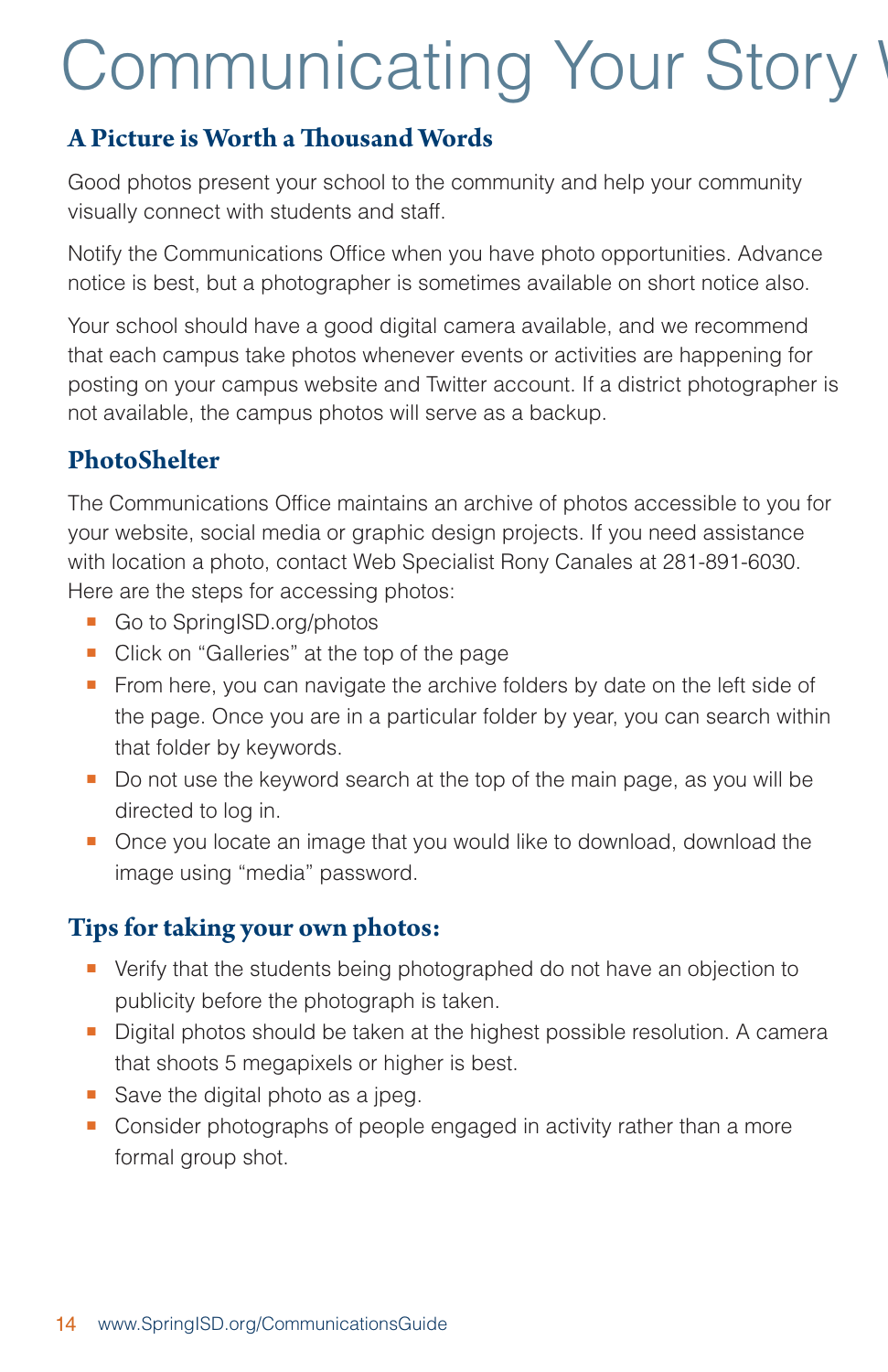# With Photography

- **•** Please attach your jpeg photo(s) to an email and send it to Jim Wineman and Rony Canales in the Communications Office. Please include the identifications of the people in the photo, from left to right and also please include information on the recognition or activity pictured. Also include time, date and location of the photo.
- When submitting a photo, every person pictured must be identified from left to right with their first and last name. Staff members must have a first name also. Mr. and Mrs. aren't used in photo captions. Verify that the students in the photo do not have objections to publicity in their file.
- **•** Don't submit holiday photos after the holiday has passed. Holiday photos need to be taken well in advance and submitted for publication before the big day.
- Don't be shy. Get close to your subject and take your photo with an emphasis on the subject's face. Tight shots of people engaged in an activity make the best photos.
- $\blacksquare$  Get on the same level with your subject especially younger students.
- A good practice is to photograph people from the waist up.
- Avoid taking large group photos. Three to five people make the best group photos.
- Be aware of where the sun or windows are located in relation to your subject. Avoid taking photographs in front of a window or with people facing the sun.

#### **Contact Information**

Jim Wineman, Creative Services Coordinator jwineman@springisd.org 281-891-6018

Rony Canales, Web Specialist rcanales@springisd.org 281-891-6030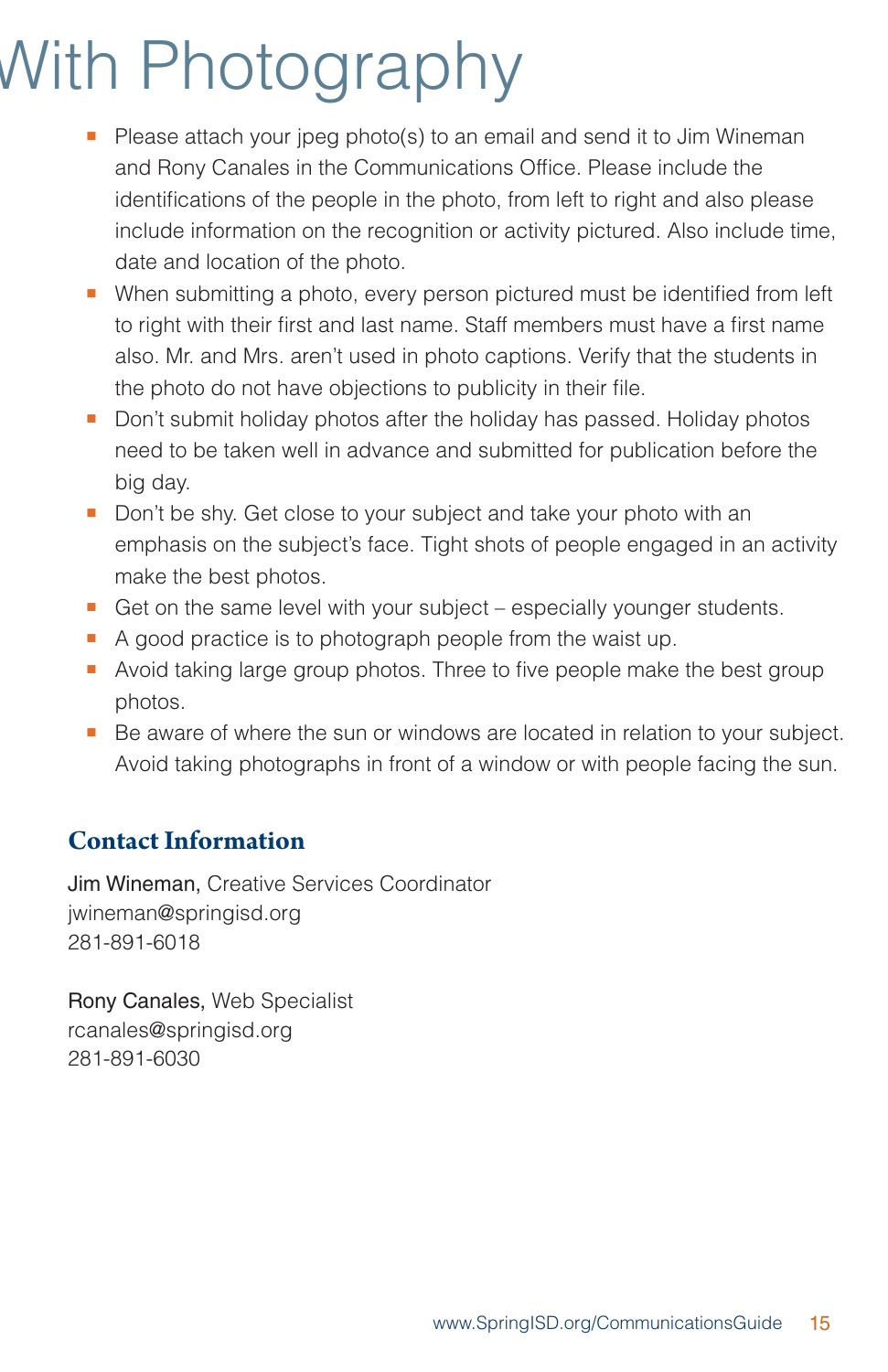# Communicating Your Story With Graphic **Design**

Our graphic designers create layouts and designs for the district's instructional, promotional and recruitment publications, including, but not limited to, newsletters, brochures, posters, fliers, displays, book covers, printed programs and advertising campaign products.

Although the graphic designers are not able to produce campus newsletters, due to time constraints, they may serve as a resource by helping design a newsletter template to meet your needs and advising in layout strategies for your newsletter.

- Campus Brochures Designing and producing a brochure about your campus. Examples are available upon request.
- **Promotional Materials Producing a variety of promotional materials,** including posters, mailers and banners.
- **Programs Creating programs for events that have districtwide impact.** Please see the District Event Protocol in this guidebook.

Due to high demand, please submit your campus or department graphic design project request through the Graphic Design Request Form at SpringISD.org/ Communications. You can learn more about the district's branding and design guidelines at SpringISD.org/Branding.

#### **Contact Information**

Andy Nguyen, Graphic Design Specialist andyn@springisd.org 281-891-6015

Georgina Garza, Bilingual Graphic Design Specialist ggarza@springisd.org 281-891-6108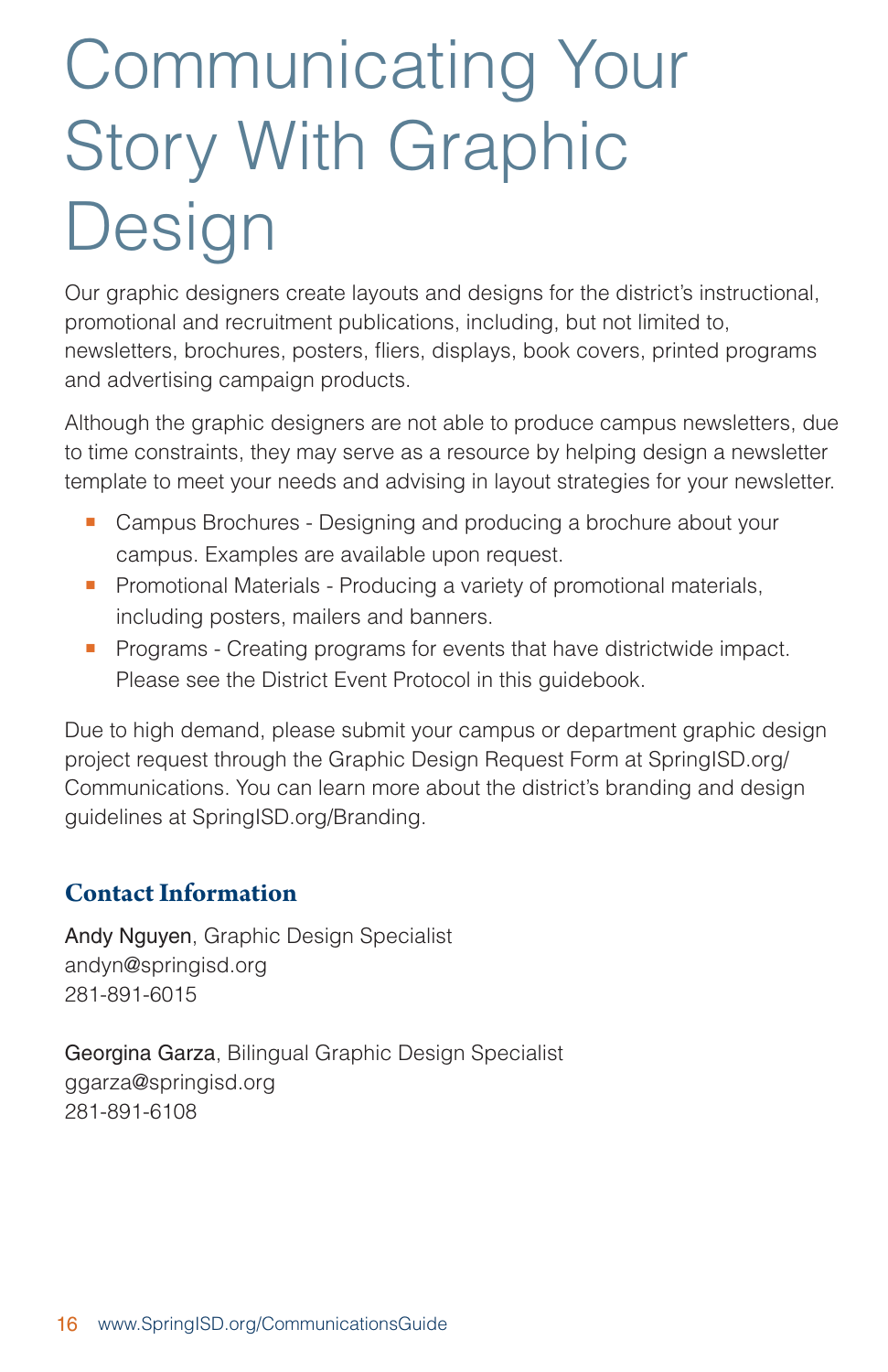# Communicating Your Story With Video

#### **Video Stories Bring the Community Into the Schools**

Many campus events or educational programs may be produced into short video stories for publication on the district's website and YouTube channel. These stories can help show the public the good things going on at our campuses. The communications office is equipped to videotape and edit these events for viewing on the web.

- **•** If you know of an upcoming event, please notify the Communications Office in advance.
- **•** Video stories to be produced for the web usually work best with two or more on-camera interviews. Consider who can best describe the event.
- Check to see if there are objections to publicity among the students before the videotaping.
- **If there are students with objections to publicity, make sure the photographer** knows who they are.
- **If you aren't sure if your event can be a story, let us know anyway and** perhaps we can figure out how to make it work. The only sure way that it won't work is if the Communications Office doesn't know about it.
- **I** It's never too early to submit an idea for a video story. Tell us about the event or idea, and who might be a good candidate to be interviewed.

#### **Tools, tips and more are available at SpringISD.org/Communications**

#### **Contact Information**

Jim Wineman, Creative Services Coordinator jwineman@springisd.org 281-891-6018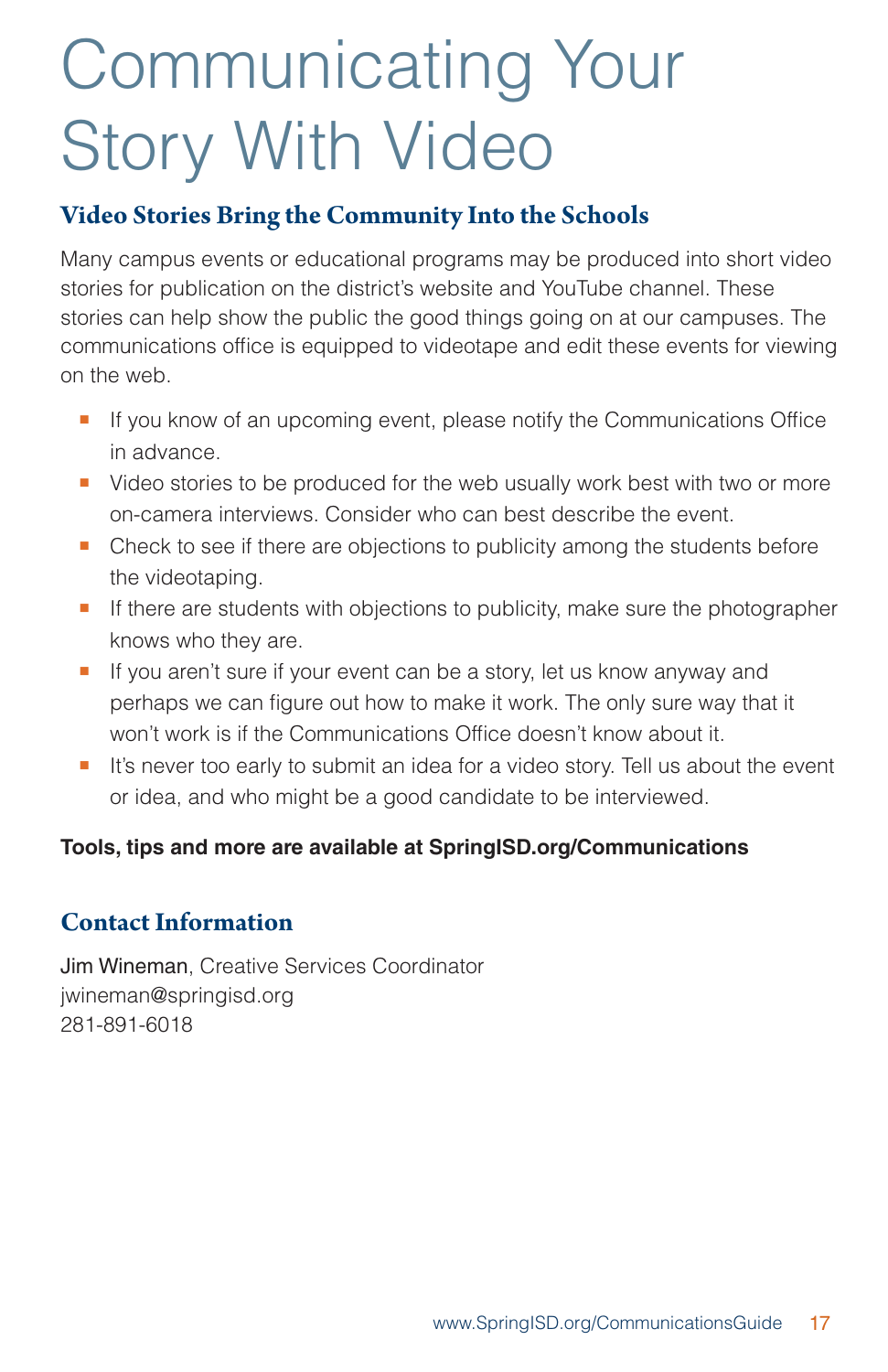# Blackboard Mass **Notifications**

Blackboard Mass Notifications is a valuable tool to engage parents, students and the community. You can write a message once, select preferred communication methods and publish across your desired channels—saving time, creating consistency and building capacity.

#### **Users**

- Designated by campus principal
- Campus principal plus one or two campus leaders
- **Training is required before usernames and passwords are assigned**
- **Training video available from the Communications Office**
- If a user resigns or moves to another campus, notify the Communications Office immediately so their user status can be discontinued or updated

Submit your request for users to **plares@springisd.org**. Include email address, work phone number and cell phone number. If they need to be trained, the Communications Office will make sure they receive a link to the training video; once the training has been completed and confirmed they will be assigned a username and password.

#### **Districtwide Emergency Messages**

**District messages will be sent by the Communications Office.** 

#### **Campus Emergency Messages**

Campus emergency messages are to be used in situations in which a principal or his/her designee considers it essential and urgent to make immediate contact with parents or families. Most emergency situations will likely involve incidents that impact students during the school day, such as a precautionary lockdown, rainy day dismissal, evacuation, etc. Whenever possible, emergency messages and their delivery shall be reviewed by the Communications Office and the assistant superintendent for your campus. Communications has an archive of crisis message templates that can quickly be used for campus emergency situations. It is advisable that campus emergency messages be sent by the principal. Hearing a school administrator speak calmly about an emergency situation serves to reassure parents that the situation is under control. During an evacuation, when it would be difficult for school administration to send the automated message, the Communications Office will send the message for you.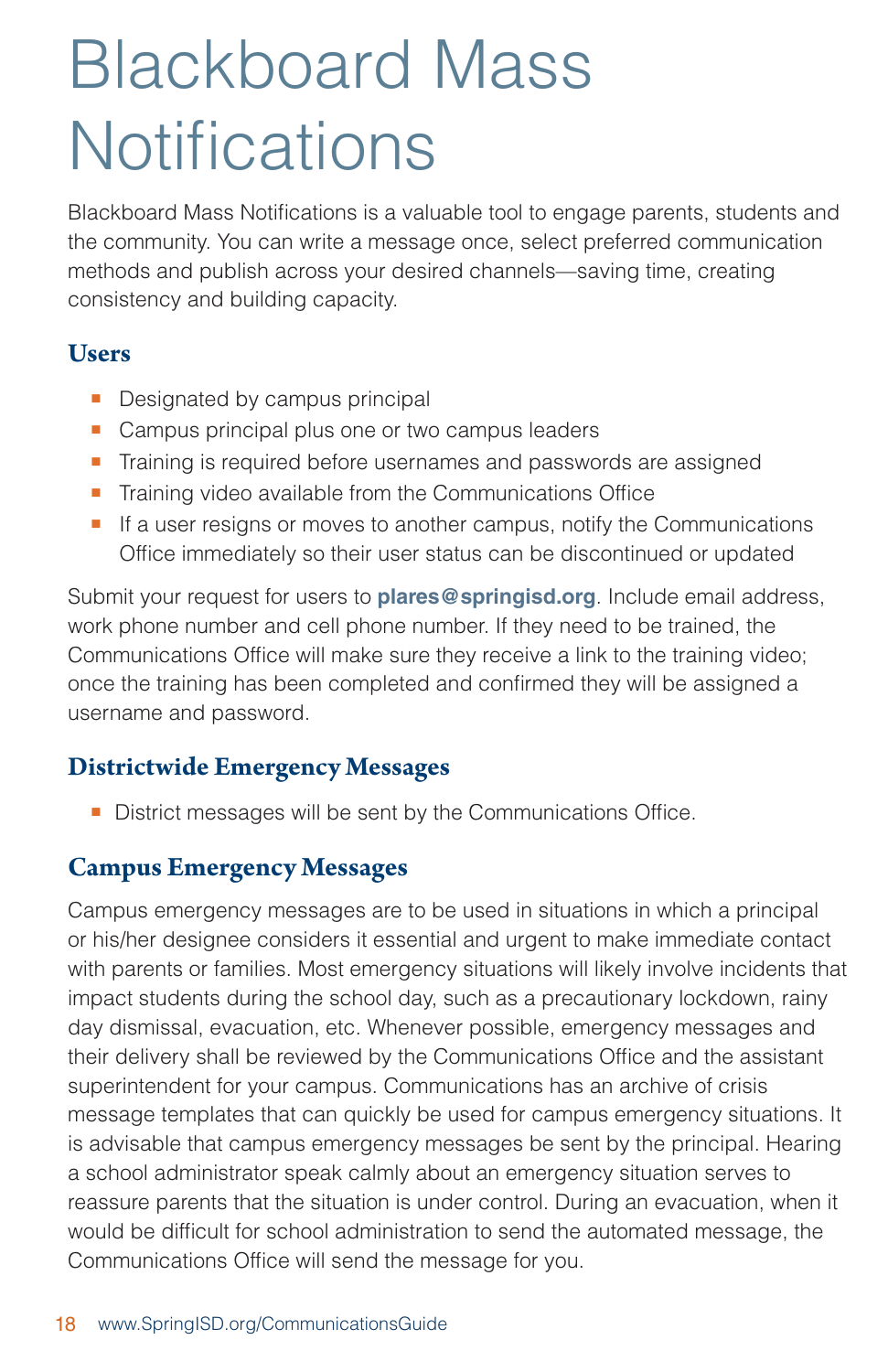#### **Campus Outreach Messages**

- Push notifications to district mobile app
- Be judicious in the number of messages you send to avoid message fatigue. Combine messages when possible.
- Remember, parents can opt-out of automated messages so don't over message.

#### **Message Approval**

Campus outreach messages need to be approved by the principal or principal's designee before distribution.

#### **Message Length**

Limit phone message length to less than 60 seconds; 35 to 40 seconds is even better.

#### **Voice Recorded vs. Text-to-Speech**

Emergency and Outreach messages should always be voice-recorded to personalize the call and, in the event of an emergency situation, provide a calm voice. It is recommended that attendance messages be sent using the text-tospeech or blend-it options.

#### **Take Advantage of the English and Spanish Options**

Do send your message in English to the primary English-speaking homes and in Spanish to the primary Spanish-speaking homes. It is extremely important that the primary language designation in eSchool is accurate.

#### **Make Sure Data in eSchoolPlus is Correct**

- **•** This communication tool will only be as good as the data that is stored in eSchoolPlus.
- Verify that information is correct and updated in eSchool regularly.
- **•** Information in eSchoolPlus will be uploaded nightly to the Blackboard Mass Notifications automated messaging system.

#### **Contact Information**

Kristen Cobb, Communications Director kcobb12@springisd.org 281-891-6009 (Office) 248-996-4535 (Cell)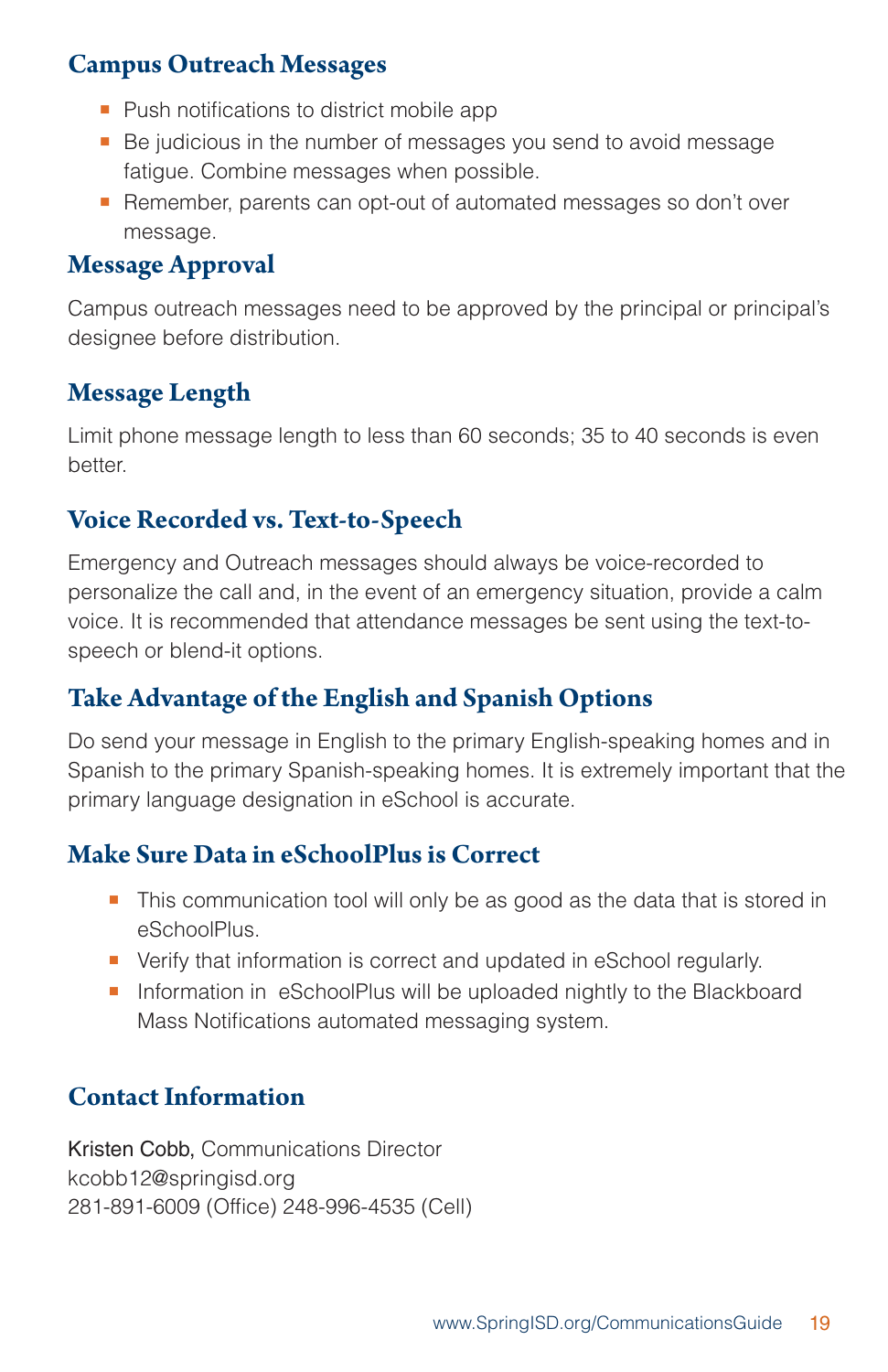## elevate

Communications supervises elevate, our online, two-way communications tool that is used to gather feedback from our stakeholders – parents, staff, community members, business partners and students. This tool is available to stakeholders directly from any campus website and the district's homepage.

Elevate also is used throughout the district to establish a safe channel for reports of bullying to be submitted to the district with an anonymous option, as required by David's Law.

As a school leader, you will be an administrator of the tool and responsible for answering questions, concerns and comments received in the elevate tool that are tagged to your campus. The elevate tool is easy to use and can be accessed from any phone or device, at any time of the day or night. You will be trained on the tool and provided your login information before the start of school.

Of course, the district's elevate tool does not replace face-to-face meetings or phone calls. Elevate simply offers another way for Spring ISD to hear from its stakeholders.

#### **Contact Information**

Sara Butler, Communications Executive Director sbutle2@springisd.org 281-891-6017 (Office) 979-777-9939 (Cell)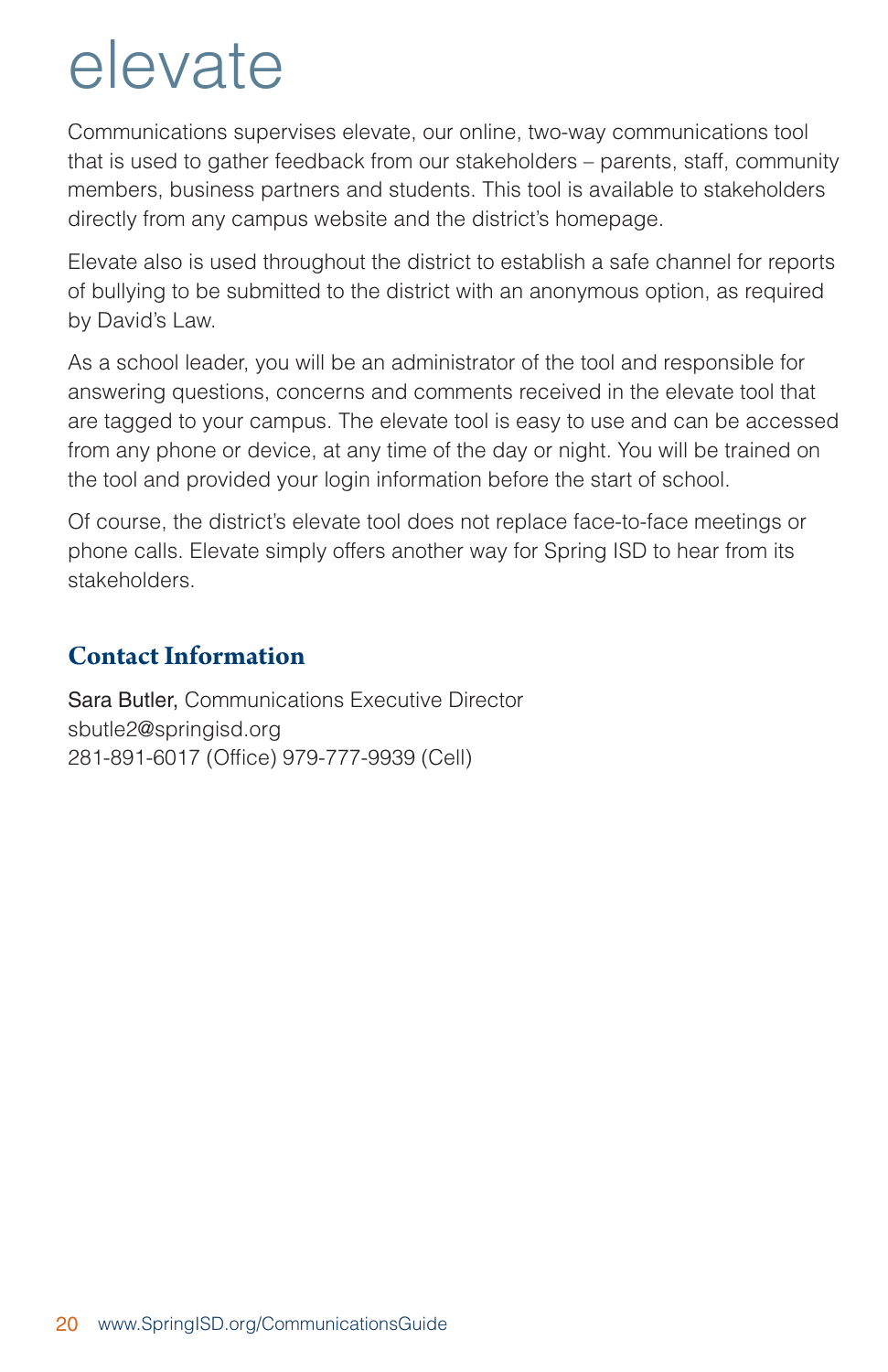# District Event Protocol

Communications will assist you with any event that would have districtwide impact. Examples are dedications, groundbreakings, ribbon cuttings, etc. There are certain protocols that need to be consistent at these events: Performance Guidelines, Major District Events Planning Guidelines and Print Program Protocol.

## Performances at District Events

The Director of Performing and Visual Arts (PVA), will assist in planning for any and all public performances at district events (such as but not limited to: dedications, anniversary celebration, etc.).

#### **Contact Information**

Joe Clark, Director of Performing and Visual Arts jclark@springisd.org 281-891-6197

## Major District Events Guidelines

- 1. Contact the Chief Communications Officer regarding any upcoming major district event. This may include anniversaries, groundbreaking ceremonies and school dedication ceremonies, etc.
- 2. Schedule event:
	- a. Submit date/time recommendation before school year begins.
	- b. Do not schedule during first nine weeks, on weekends or during testing.
	- c. Schedule start time no earlier than 9 a.m.
	- d. Evening events are allowed.
	- e. Final date and time will be approved by Cabinet.
- 3. Schedule meeting with the Communications Office to begin the process. Include your campus/department planning team in this meeting.
- 4. Program:
	- a. Program planning will include the campus principal, Communications team, PVA director and assistant superintendent of administration.
	- b. The program/ceremony should last no longer than 45 minutes.
	- c. Select and use an emcee.
	- d. Recommended Agenda:
		- **Nelcome**
		- **Presentation of Colors**
		- Song: Star-Spangled Banner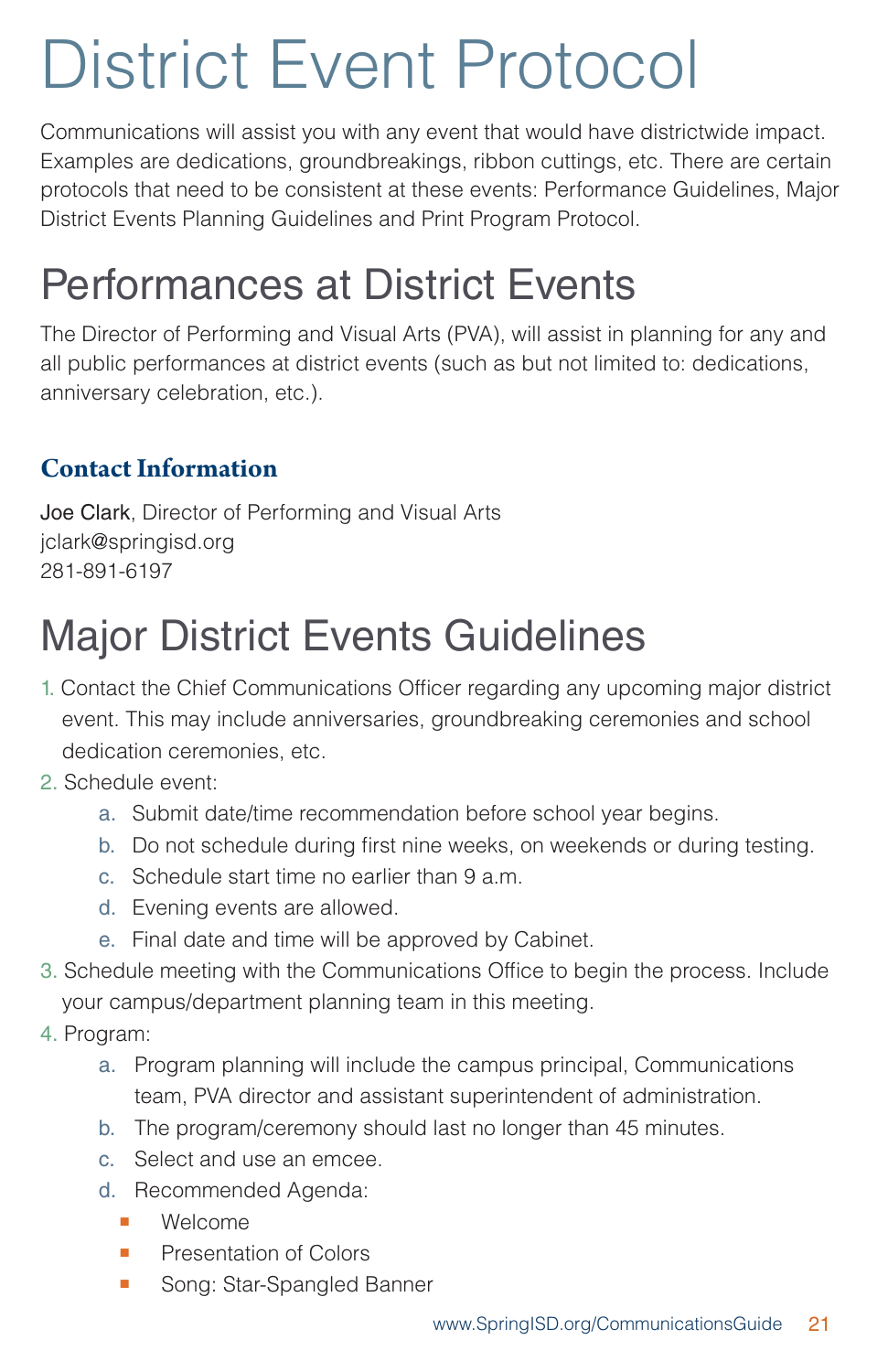- Pledges (USA/TX flags)
- **D** Invocation
- **History of campus, facility and/or namesake**
- Namesake or family remarks
- Student performance(s)
- **BE** Student message
- **Presentation of proclamation and/or flag, etc.**
- Greeting from the Board of Trustees
- **B** Superintendent's message
- **•** Principal's message
- **•** Official ribbon cutting for dedications
- Closing remarks
- **B** Sponsors
- **D** Other
- e. Include superintendent and board president or designee in the program.
- f. Student performances must meet Performing and Visual Arts (PVA) Guidelines for Public Performance.
- g. Plan program with photo opportunities in mind and identify students with objections to publicity in advance.
- h. Communications staff and PVA director will be present during the program dress rehearsal, as appropriate.
- 5. Staging the Event
	- a. Requirements:
		- Floor plan (seating arrangements)
		- Sign-in tables
		- **B** Greeters
		- **•** Refreshment: cake, punch, paper goods, other
		- **Parking: reserved space and signs**
		- Police officers
		- **•** Order air conditioning
		- **Assign person to assist public officials**
		- Ribbon and scissors for ribbon cutting
- 6. Communications will give final approval of printed invitations, programs and brochures.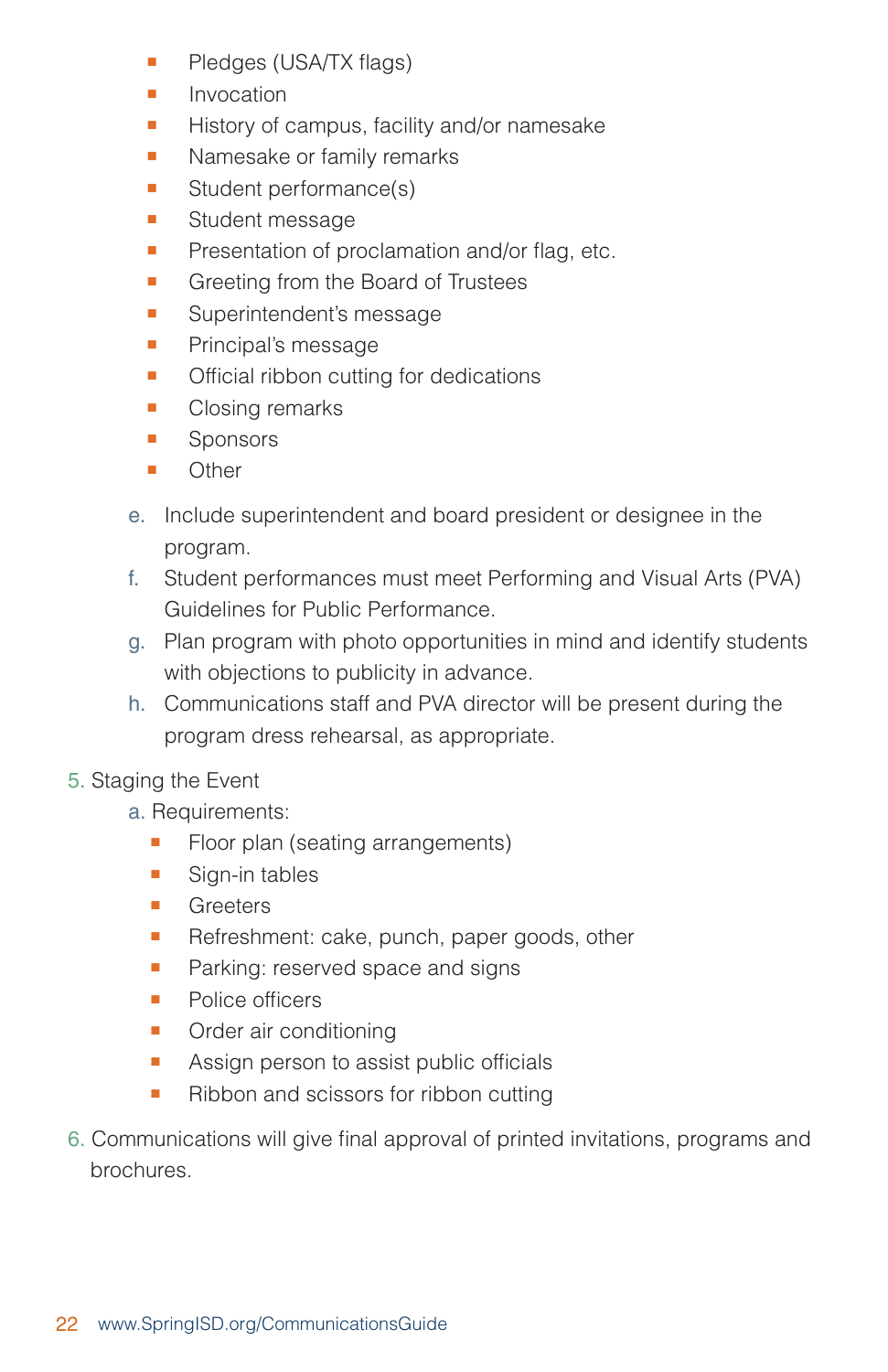### Print Program Protocol

Contact the Communications Office for assistance with program design for district events. Contact Graphic Design for program templates and event-specific agendas.

Every program should include the campus name and event date, including the year, on the cover. The back cover should include the school name and address; principal and assistant principal names; Board of Trustee names; superintendent's name, and district logo. The school mascot, colors and enrollment may be included on the back cover also.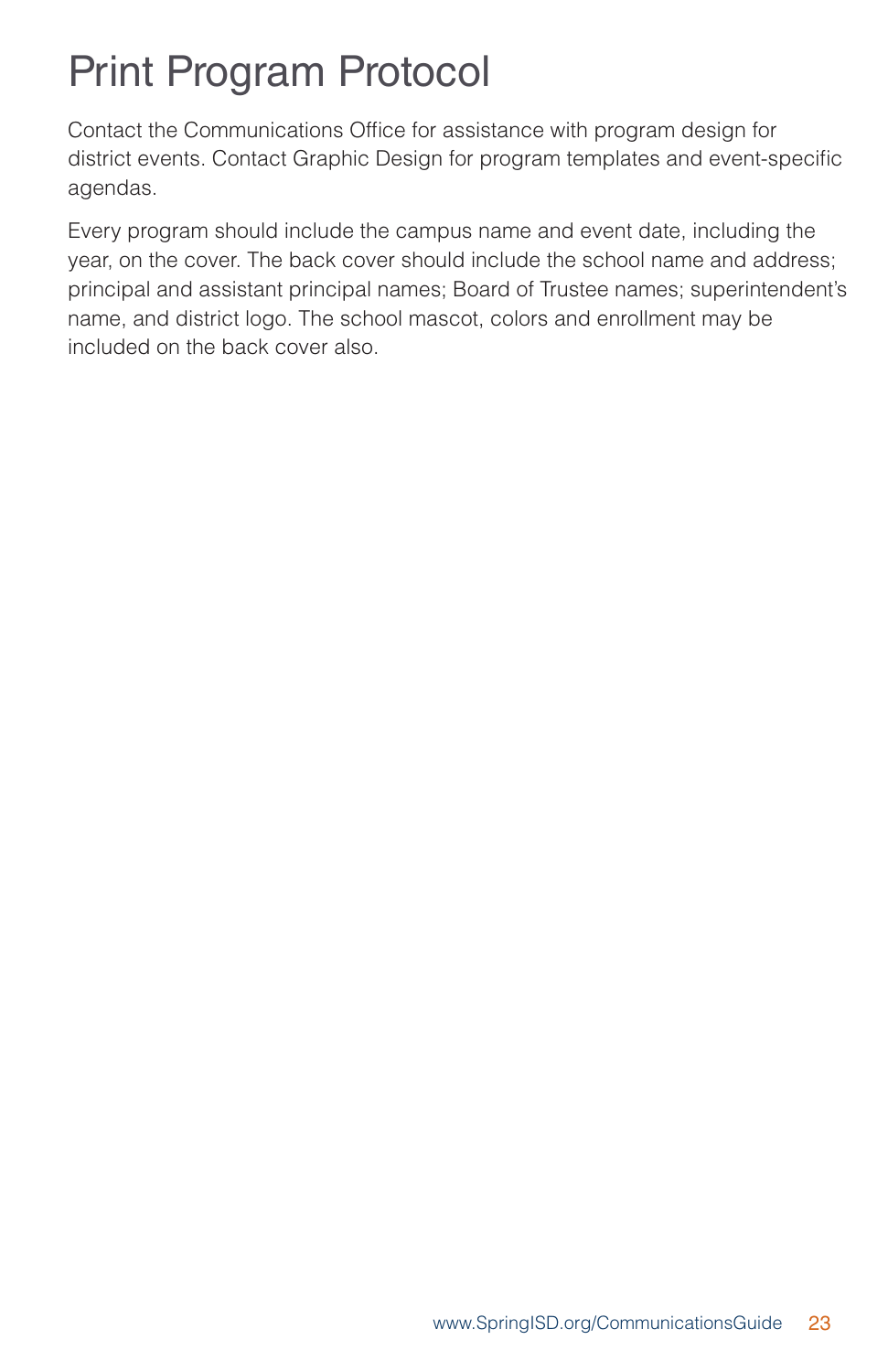# Smore Newsletters

Spring ISD offers a free tool called Smore to generate campus newsletters. Parents love hearing news about their school, and a campus newsletter is a great avenue to keep your school community informed. You can create custom newsletters to send a Principal's Update, share professional development opportunities with staff, or share districtwide information with your community - the possibilities are endless! A few things to remember:

- Every campus can have 2 designated users
- Smore integrates with Blackboard Mass Notifications, making it easy to distribute
- **TIP:** Don't just send link to newsletter, embed the HTML code in Blackboard so email is visible when recipients open email
- The Communications Office will send you ready-to-go content every Thursday!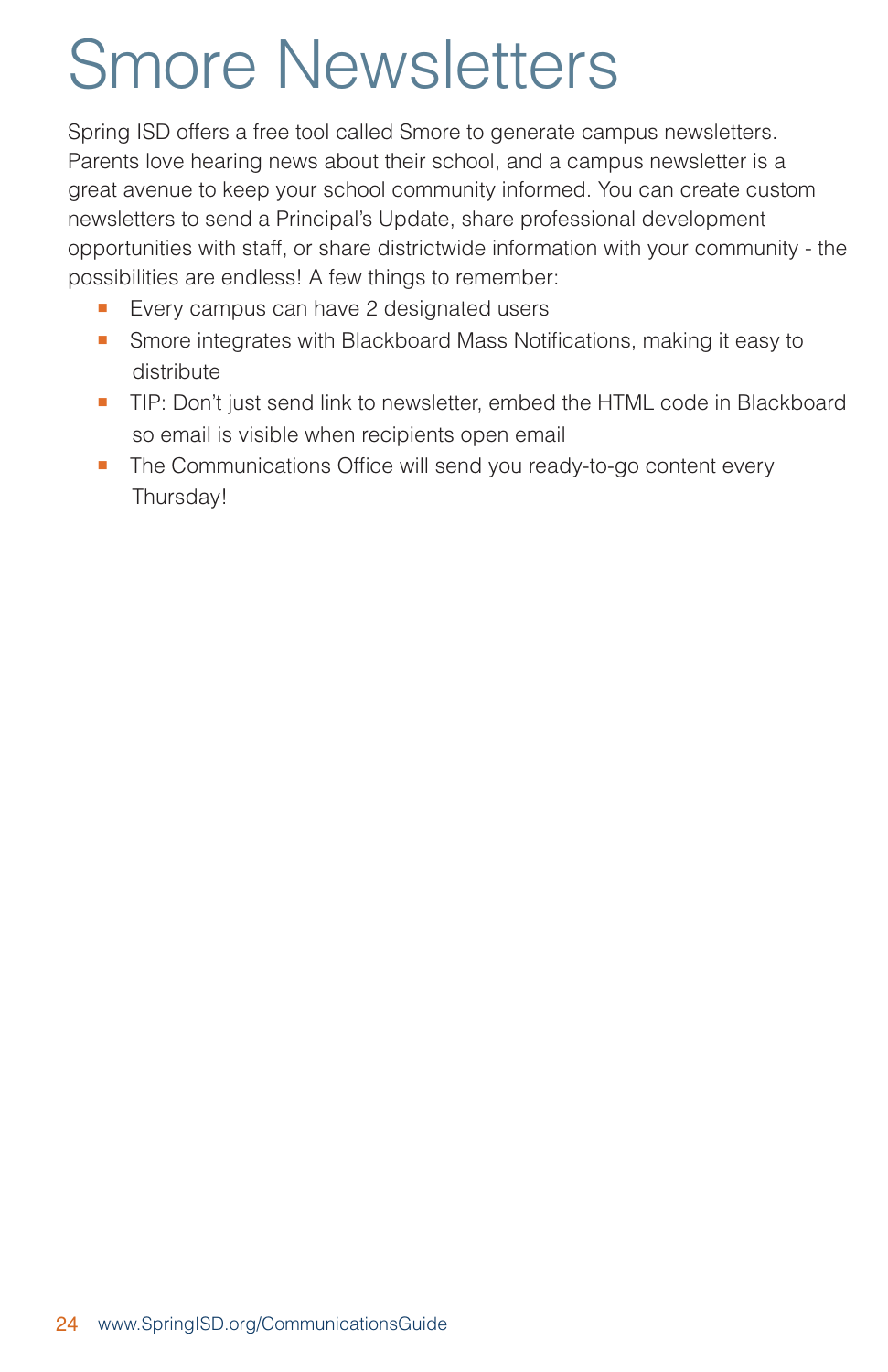# Social Media Guidelines

Spring ISD uses a variety of social media channels (Twitter, Facebook, YouTube, and Instagram) to actively engage students, staff, families, media and the general public with important activities, events and information. These platforms allow for Spring ISD to conduct an instantaneous two-way dialogue with the audience.

All social media accounts established by Spring ISD schools or departments must be approved by the Office of Communications. Social media sites managed by any Spring ISD staff will follow all applicable local, state and federal laws in addition to any district policies. All staff are expected to use social media channels for purposes that align with the district's educational mission.

Notify the Communications Office if you are using Twitter on behalf of your campus. Your campus Twitter handle will be added to the Spring ISD Campuses Twitter list.

#### **Best Practices**

Like other communications tools available to campuses, including the campus website and automated messaging system, the principal is ultimately responsible for ensuring that the tool is used appropriately and responsibly. Campus and staff use of Twitter must comply with Spring ISD Technology Responsible Use Guidelines.

To assist principals, we are providing best practices for using Twitter.

#### **Administrator Guidelines:**

- 1. Determine how much time you can commit to maintaining and monitoring social media accounts.
- 2. Identify your audience. Are you using social media to:
	- a. Share information with parents?
	- b. Engage students?
- 3. Define your objectives. What do you hope to accomplish? Be specific.
- 4. Create your messaging
	- a. Protect and enhance the value of your brand.
	- b. Be conscious of your online persona you represent your school and ultimately Spring ISD.
	- c. Set a positive tone.
	- d. Be timely make sure the information you are posting is relevant and current.
	- e. Maintain a professional presence that aligns with your messages and the mission of your school.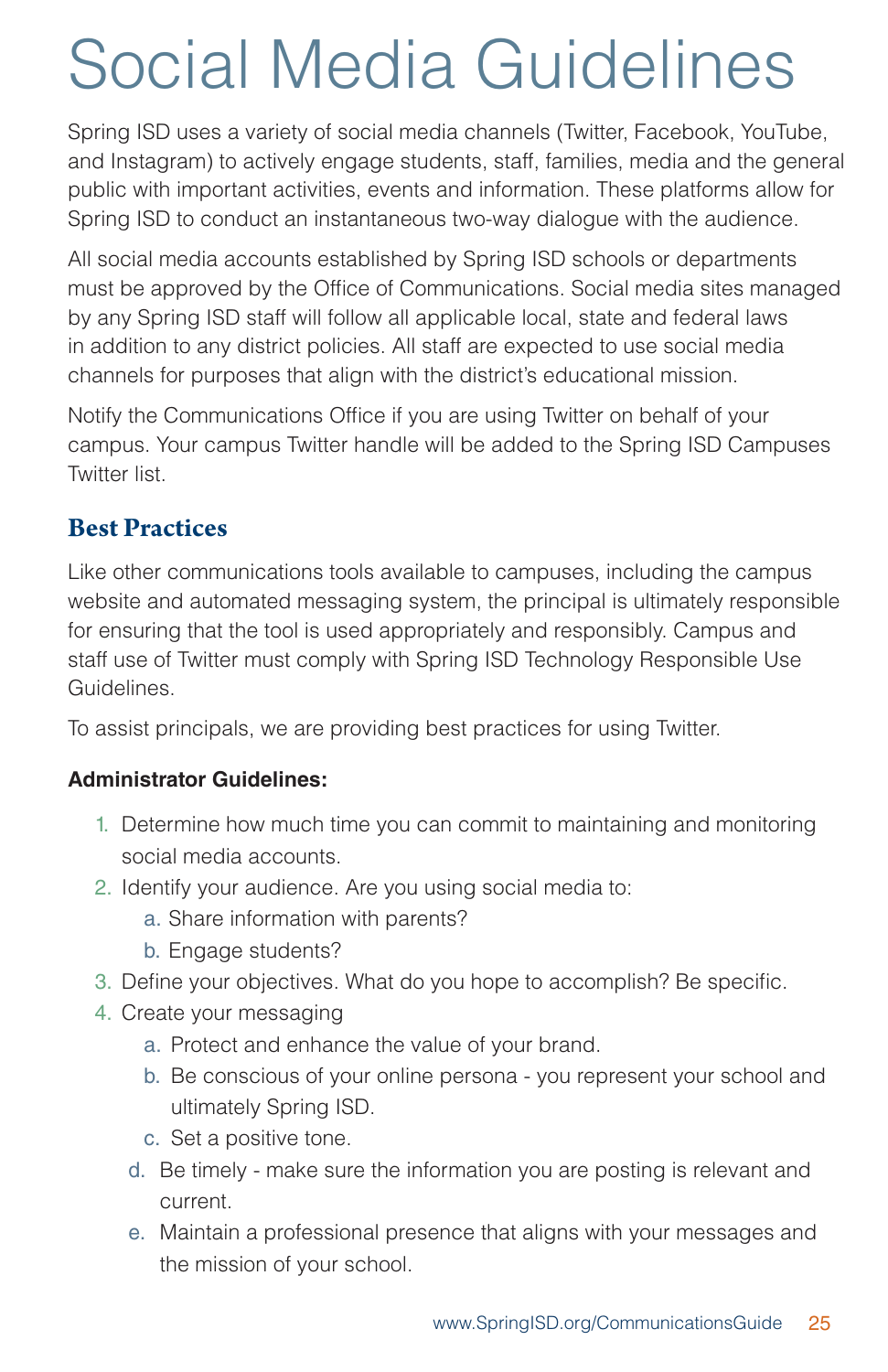- f. Use proper grammar and spelling and always proofread before posting. It is okay to abbreviate words on Twitter.
- g. Be honest, truthful and make sure you have the facts before you post.
- h. Before student photo, name or student work is published, make sure they do not have an "Objection to Publicity" on file.
- 5. The online sharing of student information and data, such as test scores, as well as information on other district personnel is prohibited.

#### **Staff User Guidelines:**

- 1. The campus principal will be responsible for approving individual staff member use of social media for campus communications.
- 2. Staff members who use social media platforms for school business will need to set up an account for school use separate from their personal account.
- 3. All items listed above under "Create your messaging" apply to staff members who are using social media for school and classroom communications.

#### **Contact Information**

Nathalie Ramirez, Bilingual Communications Specialist cramir4@springisd.org 281-891-6708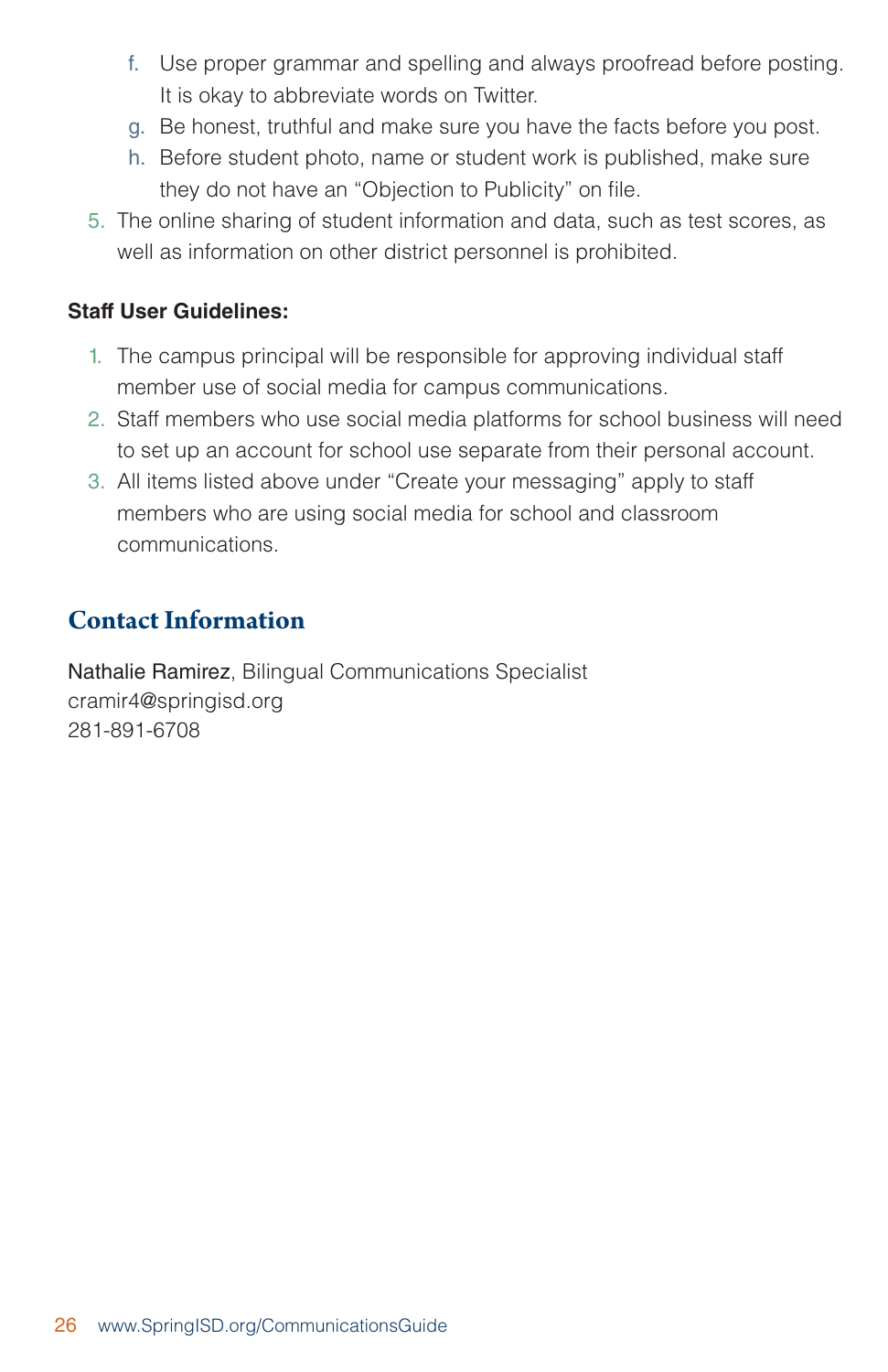## **Notes**